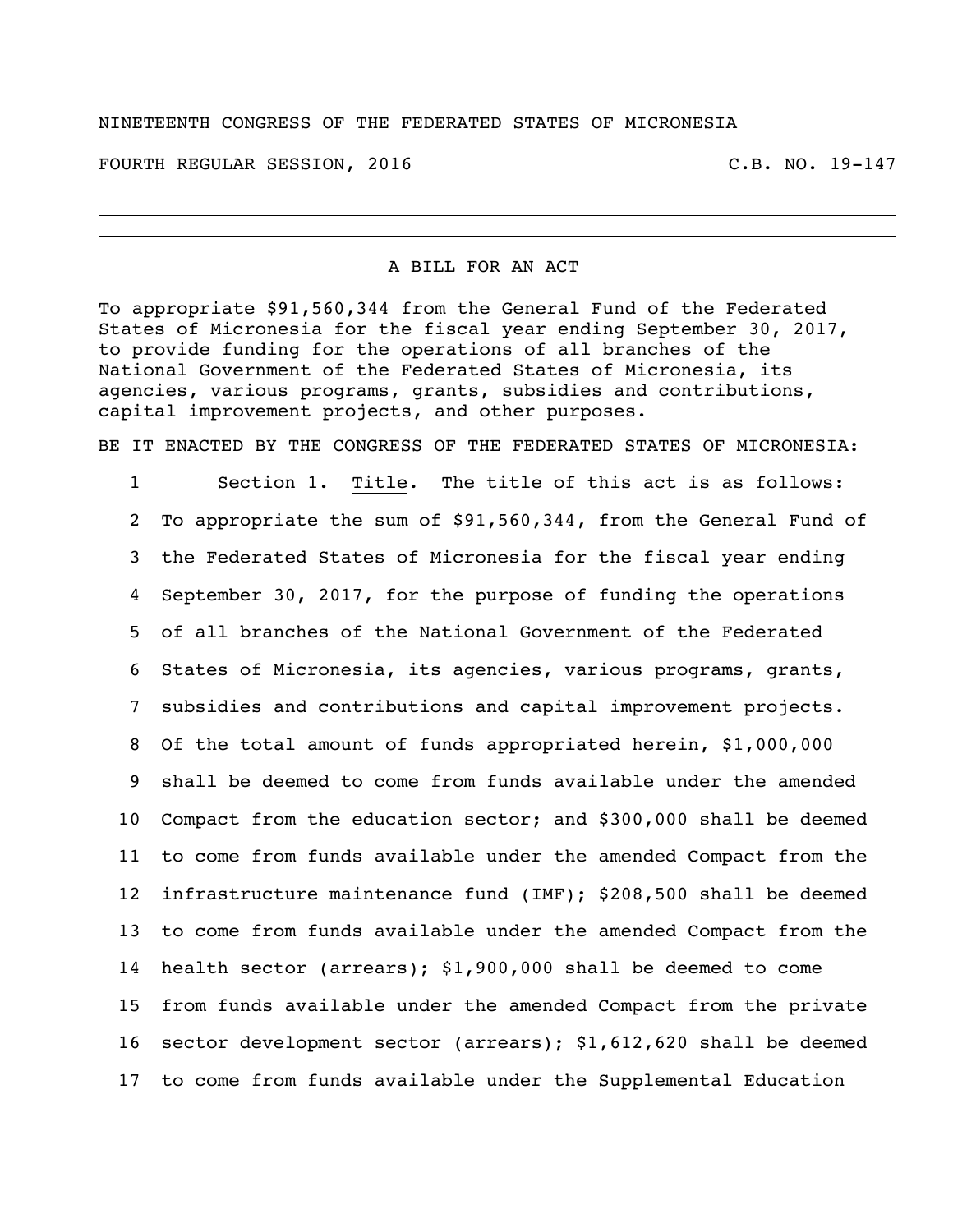Grant; and \$9,498,100 shall be deemed to come from funds available under the amended Compact from infrastructure sector (arrears). The sum appropriated herein shall be apportioned as follows:

 Section 2. Operating expenses of the Executive Branch. The sum of 1,089,038, or so much thereof as may be necessary, is hereby appropriated from the General Fund of the Federated States of Micronesia for the fiscal year ending September 30, 2017, for the purpose of funding the operations of the Executive Branch of the National Government during the fiscal year. Of the total amount of funds appropriated herein, \$366,598 shall be deemed to come from funds available under the Supplemental Education Grant; and \$952,600 shall be deemed to come from funds available under the amended Compact from the infrastructure sector (arrears). The sum appropriated by this section shall be apportioned as follows:

(1) Office of the President.

 The sum of \$1,346,551, or so much thereof as may be necessary, for the operation of the Office of the President during the fiscal year 2017. The sum appropriated herein shall be apportioned as follows:

|  | 450,000 |
|--|---------|
|  | 99,000  |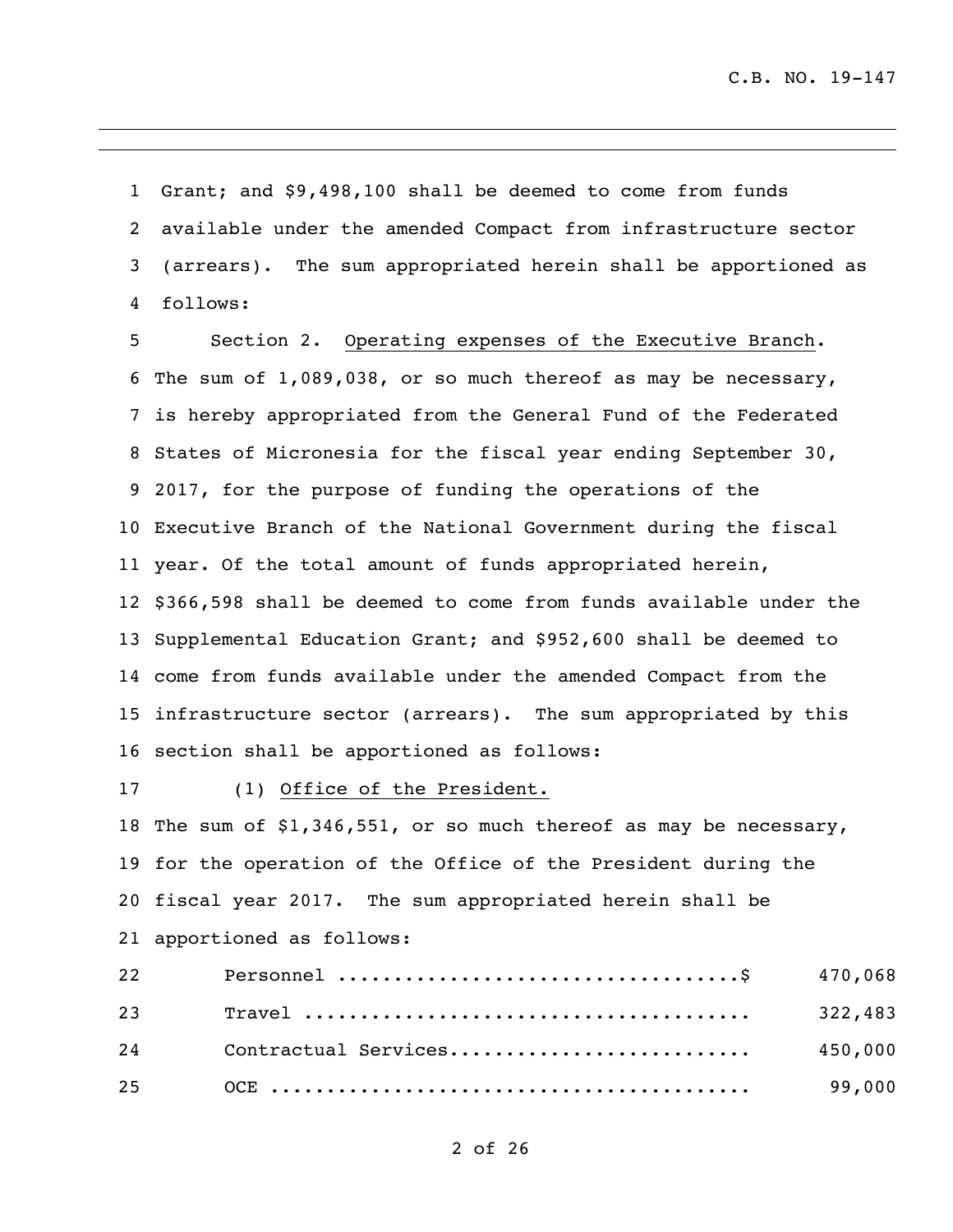| $\mathbf{1}$ | 5,000                                                             |
|--------------|-------------------------------------------------------------------|
| 2            | (2) Department of Foreign Affairs.                                |
| 3            | The sum of $$4,366,223$ , or so much thereof as may be            |
| 4            | necessary, for the operation of the Department of Foreign         |
| 5            | Affairs during the fiscal year 2017. The sum appropriated         |
| 6            | herein shall be apportioned as follows:                           |
| 7            | 1,480,278                                                         |
| 8            | 291,485                                                           |
| 9            | Contractual Services<br>2,260,707                                 |
| 10           | 289,201                                                           |
| 11           | 44,550                                                            |
| 12           | (3) Department of Finance and Administration.                     |
| 13           | The sum of $$2,822,976$ , or so much thereof as may be necessary, |
| 14           | for the operation of the Department of Finance and                |
| 15           | Administration during the fiscal year 2017. The sum               |
| 16           | appropriated herein shall be apportioned as follows:              |
| 17           | 2,066,037                                                         |
| 18           | 232,161                                                           |
| 19           | Contractual Services<br>273,966                                   |
| 20           | 245,812                                                           |
| 21           | 5,000<br>Fixed Assets                                             |
| 22           | (4) Department of Resources and Development.                      |
|              | 23 The sum of \$1,248,478, or so much thereof as may be           |
|              | 24 necessary, for the operation of the Department of Resources    |
|              | 25 and Development during the fiscal year 2017.<br>The sum        |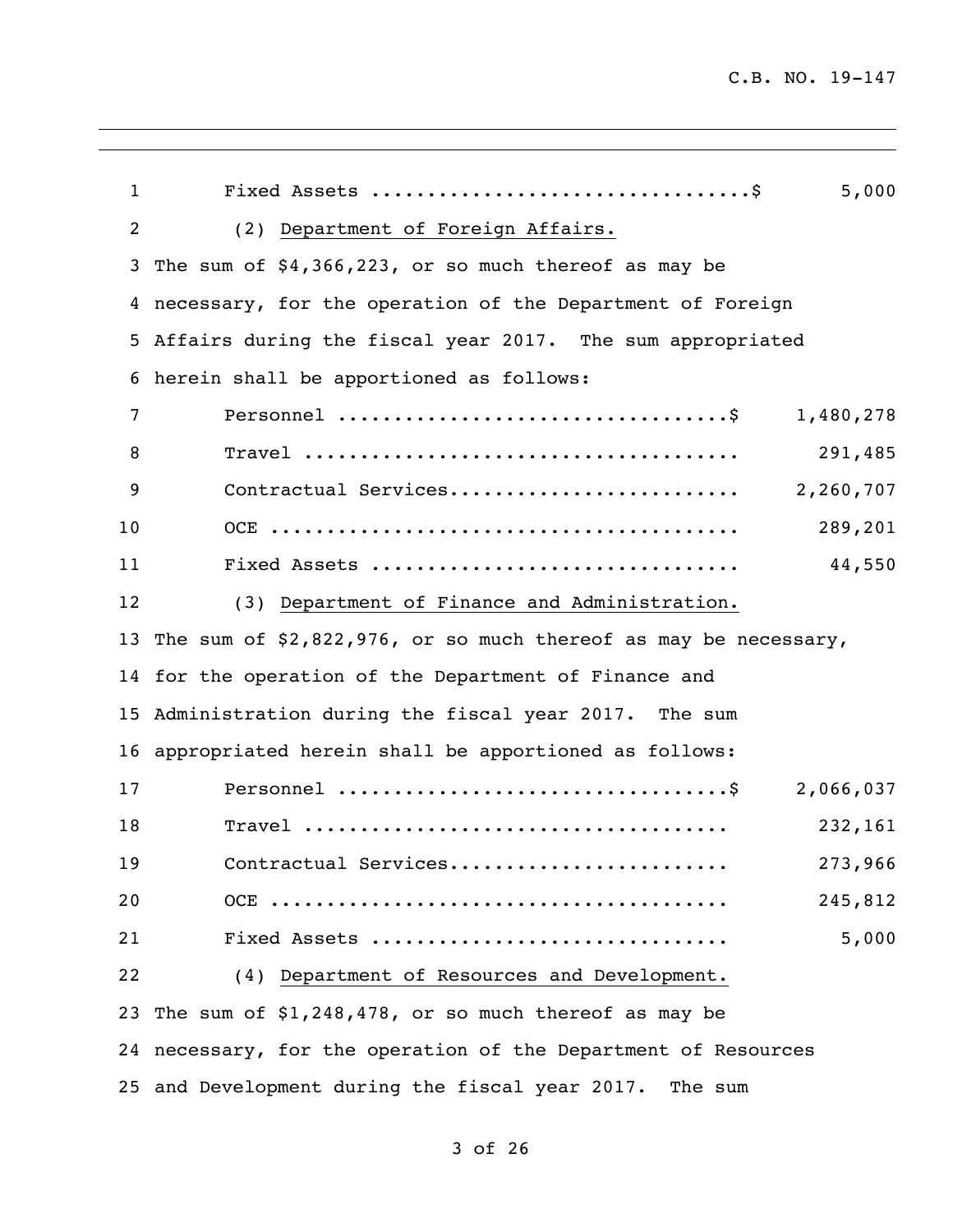appropriated herein shall be apportioned as follows: Personnel ..................................\$ 847,742 Travel ..................................... 188,698 Contractual Services........................ 48,250 OCE ........................................ 162,288 Fixed Assets ............................... 1,500 (5) Department of Transportation, Communication and Infrastructure. The sum of \$4,635,307, or so much thereof as may be necessary, for the operation of the Department of Transportation, Communications and Infrastructure during the fiscal year 2017. The sum appropriated herein shall be apportioned as follows: Personnel .................................\$ 628,442 Travel ..................................... 244,781 Contractual Services........................ 2,114,504 OCE ........................................ 1,647,580 Fixed Assets ............................... -0- (6) Department of Health and Social Affairs. The sum of \$810,696, or so much thereof as may be necessary, for the operation of the Department of Health and Social Affairs during the fiscal year 2017. The sum appropriated herein shall be apportioned as follows: Personnel ................................\$ 480,181 Travel .................................... 130,246 Contractual Services....................... 108,617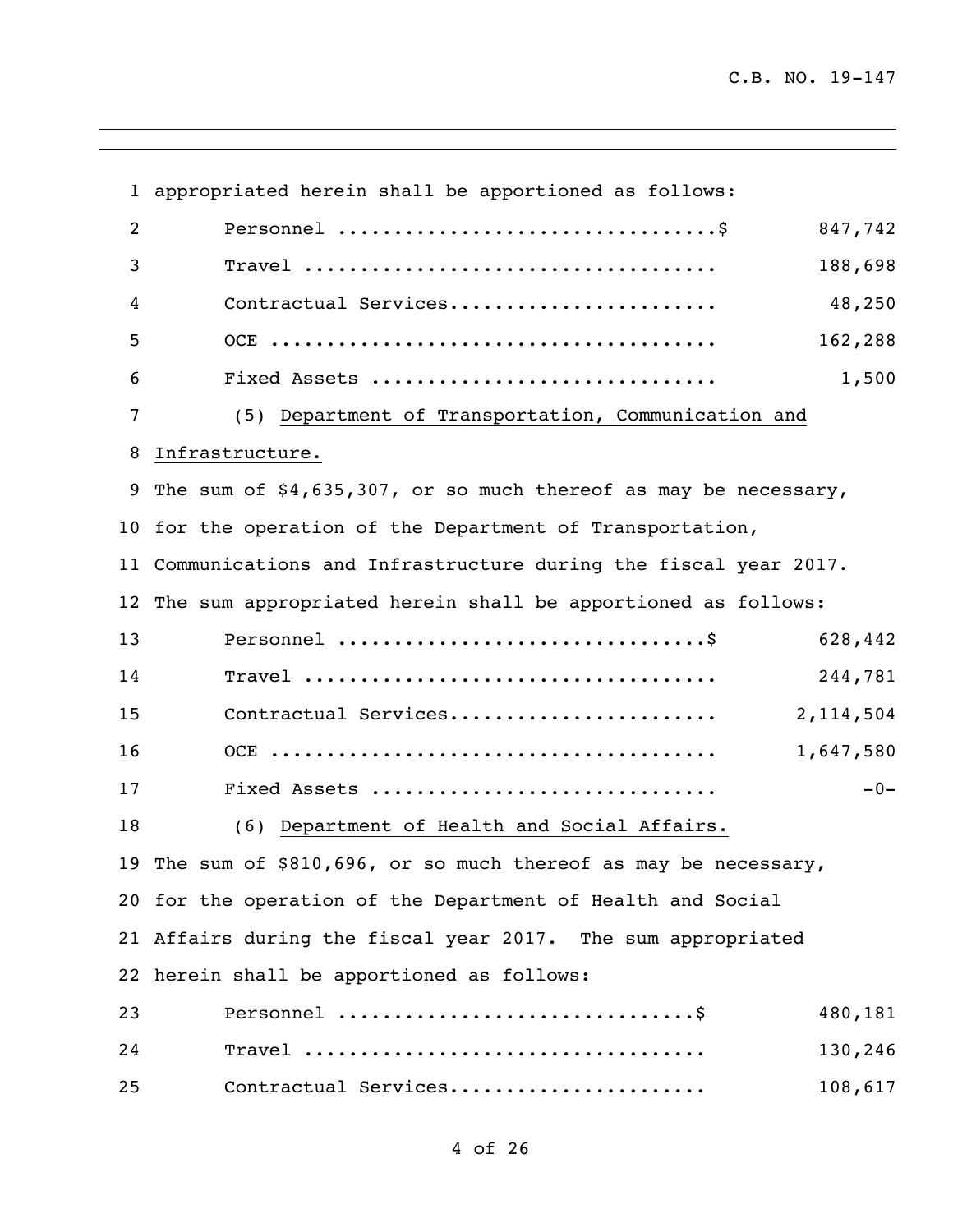| $\mathbf{1}$   | 90,151                                                            |
|----------------|-------------------------------------------------------------------|
| $\overline{c}$ | 1,500<br>Fixed Assets                                             |
| 3              | (7) Department of Education.                                      |
| 4              | The sum of \$912,383, or so much thereof as may be necessary,     |
| 5              | for the operation of the Department of Education during the       |
| 6              | fiscal year 2017. Of the total amount of funds appropriated       |
| 7              | herein, \$366,598 shall be deemed to come from funds available    |
| 8              | under the Supplemental Education Grant. The sum appropriated      |
| 9              | herein shall be apportioned as follows:                           |
| 10             | 444,621                                                           |
| 11             | 249,986                                                           |
| 12             | Contractual Services<br>145,226                                   |
| 13             | 70,050                                                            |
| 14             | 2,500<br>Fixed Assets                                             |
| 15             | (8) Department of Justice.                                        |
| 16             | The sum of $$3,202,298$ , or so much thereof as may be necessary, |
| 17             | for the operation of the Department of Justice during the         |
| 18             | fiscal year 2017. The sum appropriated herein shall be            |
|                | 19 apportioned as follows:                                        |
| 20             | 2,428,501                                                         |
| 21             | 164,212                                                           |
| 22             | Contractual Services<br>282,206                                   |
| 23             | 290,630                                                           |
| 24             | 36,750<br>Fixed Assets                                            |
| 25             | (9) Office of the Public Defender.                                |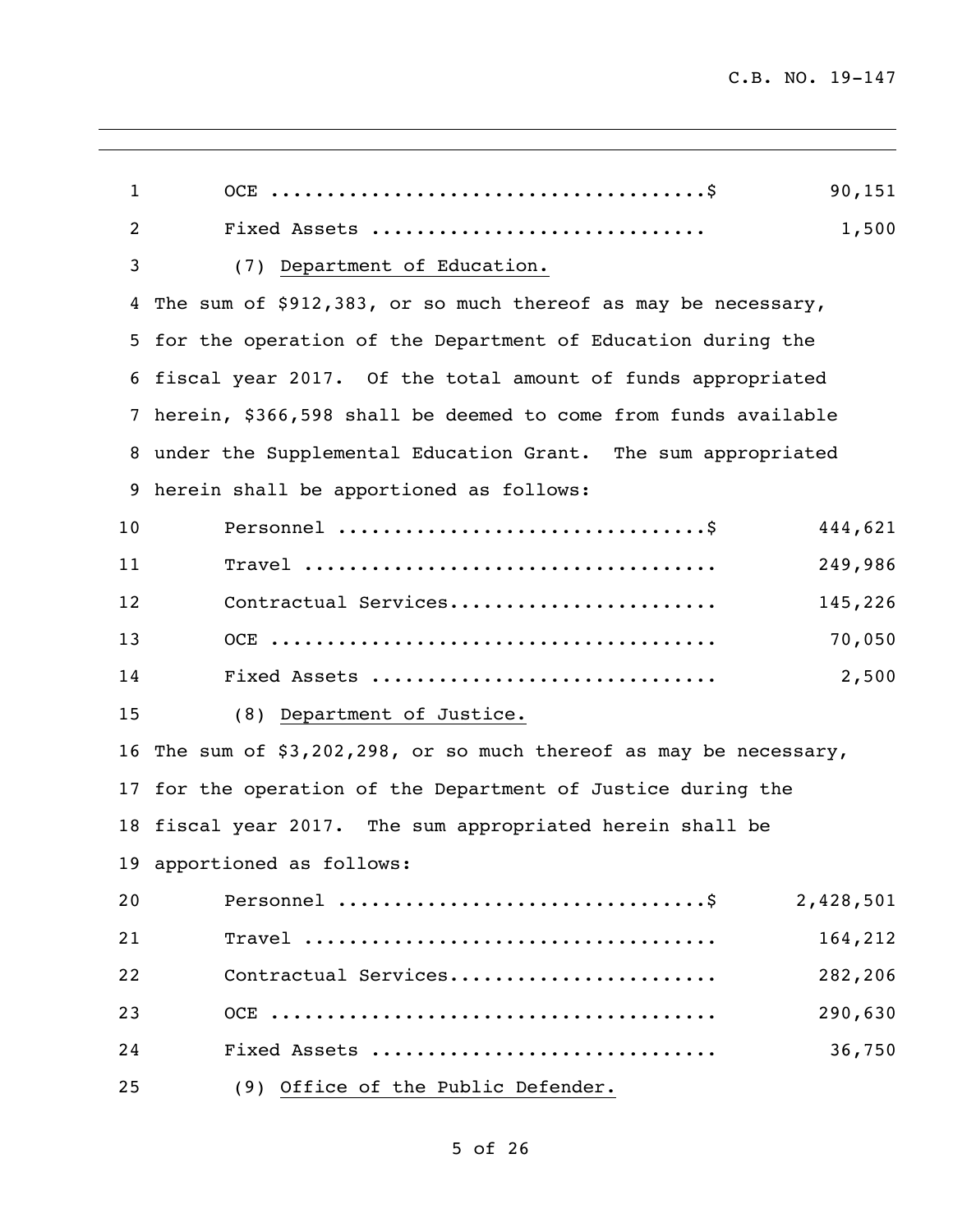The sum of \$930,216, or so much thereof as may be necessary, for the operation of the Office of the Public Defender during the fiscal year 2017. The sum appropriated herein shall be apportioned as follows: Personnel .................................\$ 674,454 Travel ..................................... 70,812 Contractual Services........................ 101,050 OCE ........................................ 77,900 Fixed Assets ............................... 6,000 (10) Office of Environment and Emergency Management. The sum of \$310,195, or so much thereof as may be necessary, for the operation of the Office of Environment and Emergency Management during the fiscal year 2017. The sum appropriated herein shall be apportioned as follows: Personnel ....................................\$ 181,465 Travel ........................................ 90,066 Contractual Services........................... 18,450 OCE ........................................... 20,214 Fixed Assets .................................. -0- (11) Office of National Archives, Culture and Historic Preservation. The sum of \$203,718, or so much thereof as may be necessary, for the operation of the Office of National Archives, Culture and Historic Preservation during the fiscal year 2017. The sum appropriated herein shall be apportioned as follows: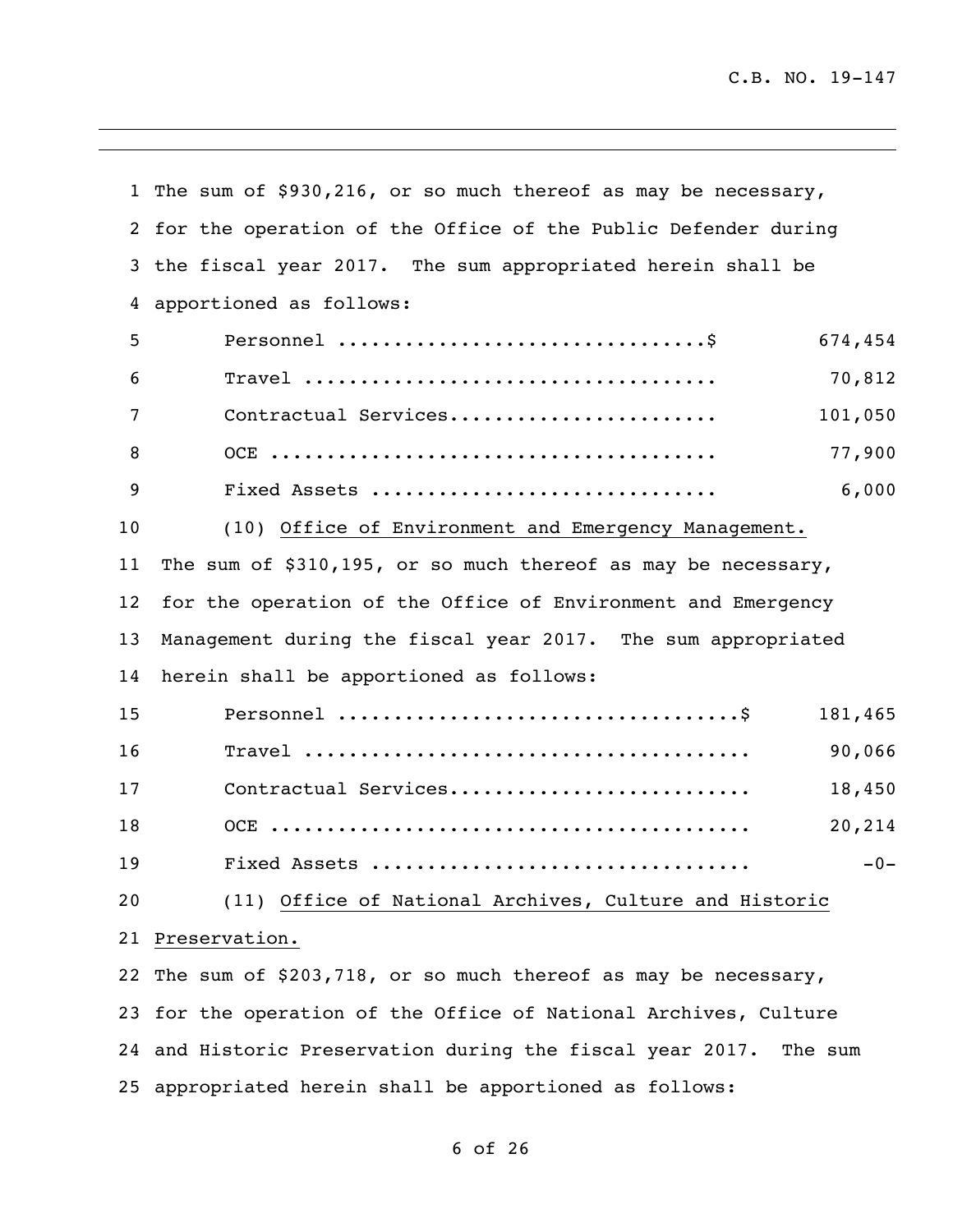| $\mathbf{1}$ | 131,601                                                            |
|--------------|--------------------------------------------------------------------|
| 2            | 34,503                                                             |
| 3            | Contractual Services<br>10,425                                     |
| 4            | 19,892                                                             |
| 5            | 7,297                                                              |
| 6            | (12) Office of Veteran's Affairs                                   |
| 7            | The sum of \$300,000, or so much thereof as may be necessary,      |
| 8            | for the operation of the Office of Veteran's Affairs during the    |
| 9            | fiscal year 2017. The sum appropriated herein shall be             |
| 10           | apportioned as follows:                                            |
| 11           | 98,310                                                             |
| 12           | 42,225                                                             |
| 13           | Contractual Services<br>91,465                                     |
| 14           | 18,000                                                             |
| 15           | 50,000                                                             |
| 16           | Section 3. Operating Expenses of the Legislative Branch.           |
| 17           | The sum of $$4,308,990$ , or so much thereof as may be necessary,  |
| 18           | is hereby appropriated from the General Fund of the Federated      |
|              | 19 States of Micronesia for the fiscal year ending September 30,   |
|              | 20 2017, for the operation of the Legislative Branch of the        |
|              | 21 National Government during fiscal year 2017. The sum            |
|              | 22 appropriated by this section shall be apportioned as follows:   |
| 23           | (1) Speaker and Members.                                           |
|              | 24 The sum of \$1,909,511, or so much thereof as may be necessary, |
|              | 25 for the operation of the Office of the Speaker and Members of   |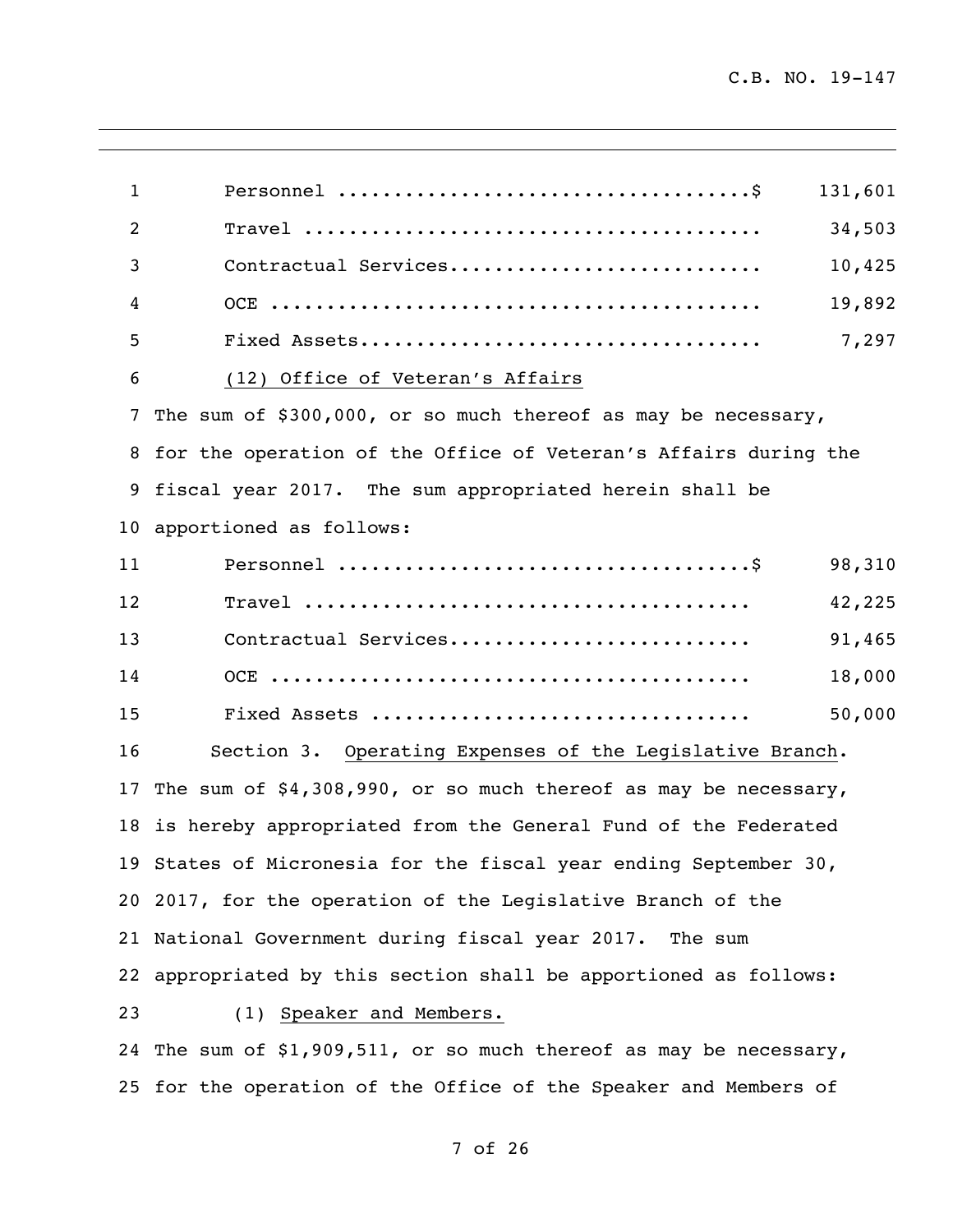the Congress of the Federated States of Micronesia during fiscal year 2017. The sum appropriated herein shall be apportioned as follows: Personnel .....................................\$ 430,530 Travel ......................................... 622,381 Contractual Services............................ 856,600 OCE ............................................ -0- Fixed Assets ................................... -0- (2) Staff Office. The sum of \$1,909,479, or so much thereof as may be necessary, for the operation of the Congress staff offices during fiscal year 2017. The sum appropriated herein shall be apportioned as follows: Personnel ....................................\$ 1,032,727 Travel......................................... 115,252 Contractual Services........................... 413,000 OCE............................................ 197,000 Fixed Assets................................... 151,500 (3) Congress Delegation Offices. The sum of \$490,000, or so much thereof as may be necessary, for the operation of the Congress delegation offices during the fiscal year 2017. The sum appropriated is apportioned as follows: 24 (i) Kosrae Delegation Office...................\$ 70,000 (ii) Pohnpei Delegation Office................. 140,000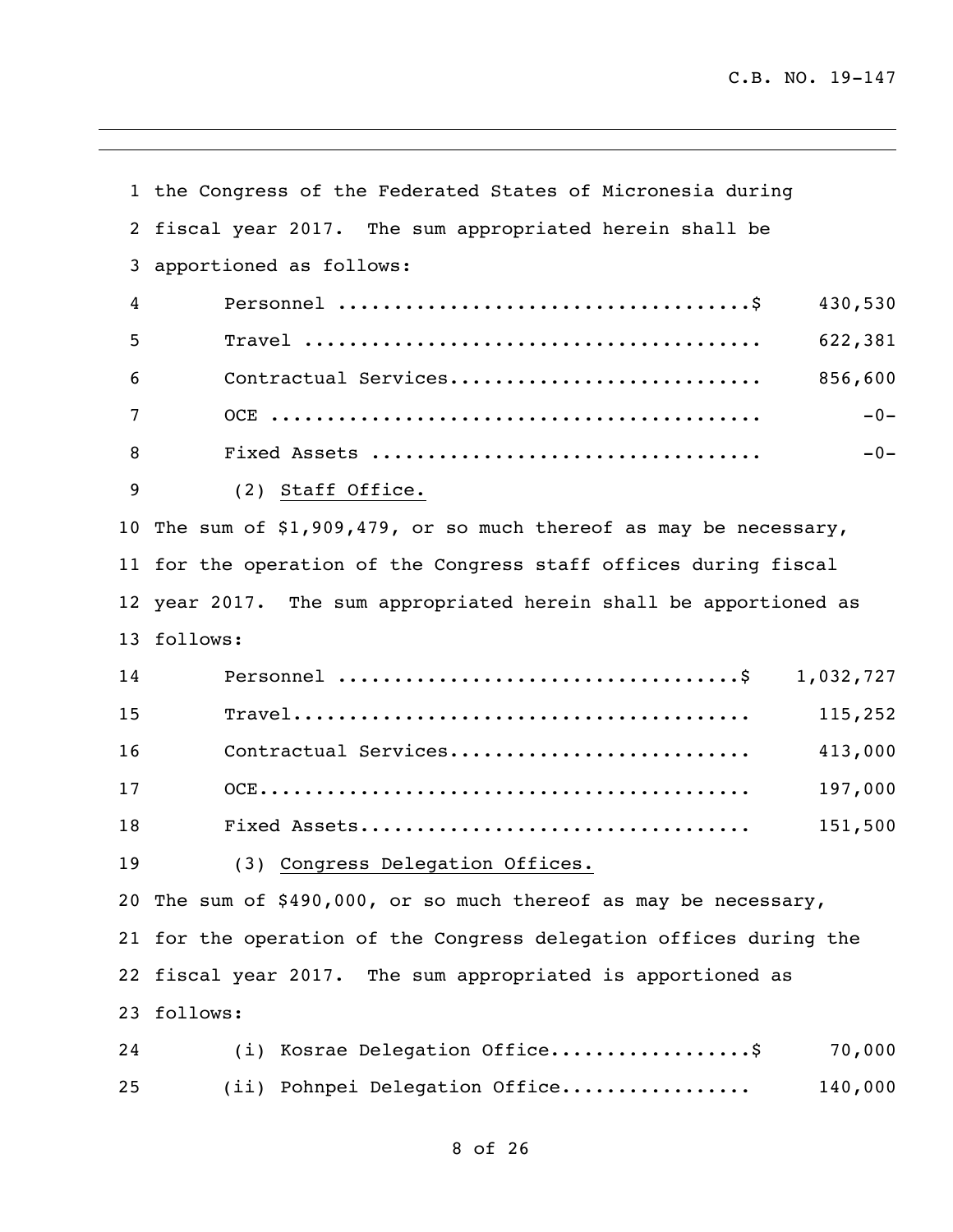| $\mathbf{1}$ | (iii) Chuuk Delegation Office\$<br>210,000                         |  |
|--------------|--------------------------------------------------------------------|--|
| 2            | 70,000<br>(iv) Yap Delegation Office                               |  |
| 3            | Section 4. Operating Expenses of the National Judicial             |  |
| 4            | The sum of $$1,392,871$ , or so much thereof as may be<br>Branch.  |  |
| 5            | necessary, is hereby appropriated from the General Fund of the     |  |
| 6            | Federated States of Micronesia for the fiscal year ending          |  |
| 7            | September 30, 2017, for the operation of the Judicial Branch       |  |
| 8            | of the National Government during the fiscal year 2017. The        |  |
| 9            | sum appropriated by this section shall be apportioned as           |  |
| 10           | follows:                                                           |  |
| 11           | 850,627                                                            |  |
| 12           | 161,525                                                            |  |
| 13           | Contractual Services<br>170,694                                    |  |
| 14           | 178,025                                                            |  |
| 15           | 32,000                                                             |  |
| 16           | Section 5. Operating Expenses of the National Public               |  |
| 17           | Auditor. The sum of \$770,619, or so much thereof as may be        |  |
|              | 18 necessary, is hereby appropriated from the General Fund of the  |  |
|              | 19 Federated States of Micronesia for the fiscal year ending       |  |
|              | 20 September 30, 2017, for the operation of the National Office of |  |
|              | 21 the Public Auditor and for the National Public Auditor's Chuuk  |  |
|              | 22 Office. The sum appropriated by this section shall be           |  |
|              | 23 apportioned as follows:                                         |  |
| 24           | 508,704                                                            |  |
| 25           | 139,565                                                            |  |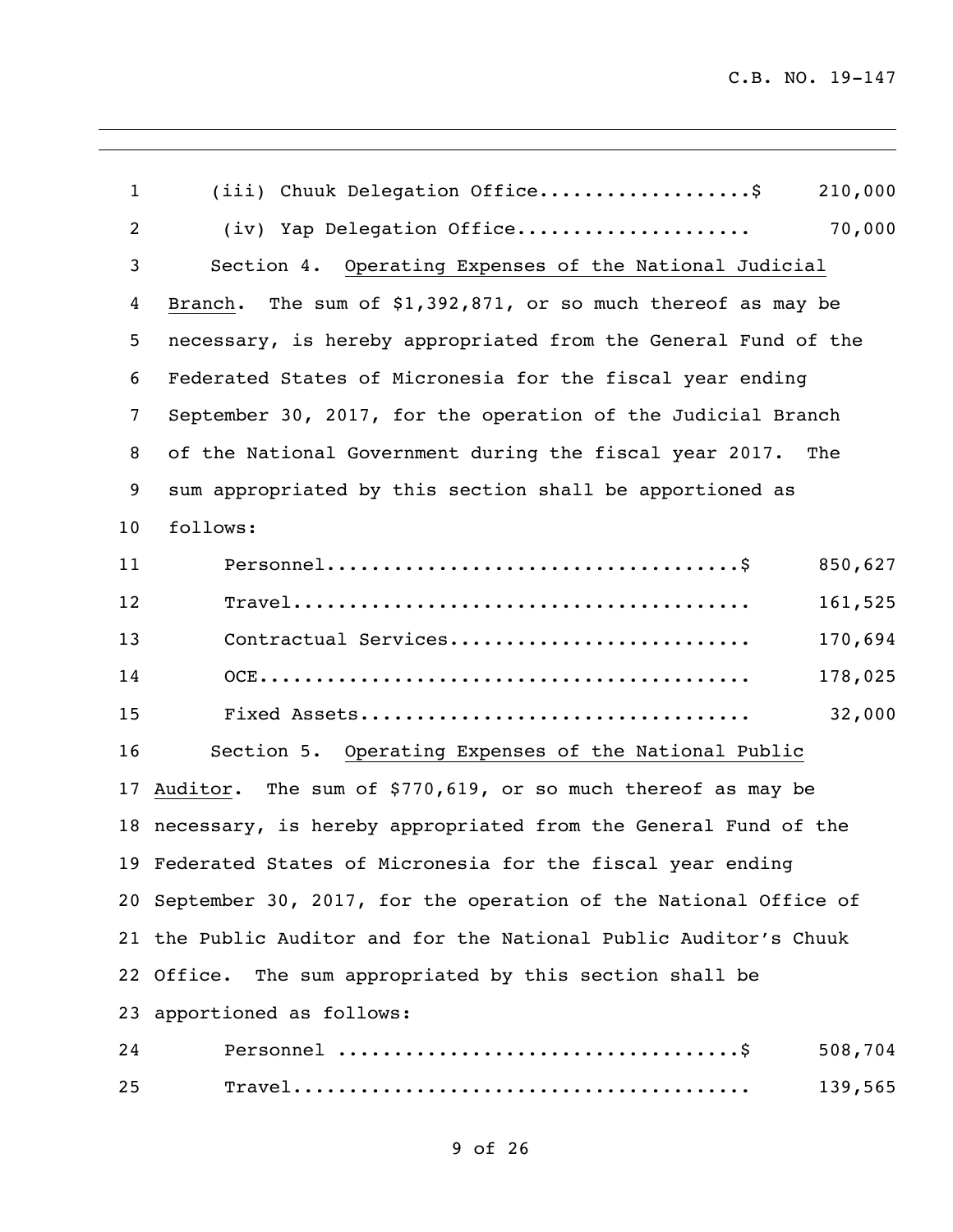| $\mathbf{1}$    | Contractual Services\$<br>58,000                                                                                      |  |
|-----------------|-----------------------------------------------------------------------------------------------------------------------|--|
| 2               | 64,350                                                                                                                |  |
| 3               | $-0-$                                                                                                                 |  |
| 4               | Section 6. Operating Expenses of Agencies, Boards,                                                                    |  |
| 5               | Authorities, and Commissions of the National Government.                                                              |  |
| 6               | The sum of $$2,135,223$ , or so much thereof as may be necessary,                                                     |  |
| $7\overline{ }$ | is hereby appropriated from the General Fund of the Federated                                                         |  |
|                 | 8 States of Micronesia for the fiscal year ending September 30,                                                       |  |
|                 | 9 2017, for the operation of the following boards, commissions                                                        |  |
|                 | 10 and agencies during the fiscal year 2017. The sum appropriated                                                     |  |
|                 | 11 by this section shall be apportioned as follows:                                                                   |  |
| 12              | (1) National Oceanic Resource Management Authority                                                                    |  |
| 13              | $(NORMA)$ .                                                                                                           |  |
|                 | 14 The sum of \$714,273, or so much thereof as may be necessary,                                                      |  |
|                 | 15 for the operation of NORMA for the fiscal year 2017. The sum                                                       |  |
|                 | 16 appropriated herein shall be apportioned as follows:                                                               |  |
| 17              | 355,954                                                                                                               |  |
| 18              | $\texttt{True}1 \dots \dots \dots \dots \dots \dots \dots \dots \dots \dots \dots \dots \dots \dots \dots$<br>184,179 |  |
| 19              | 109,240<br>Contractual Services                                                                                       |  |
| 20              | 54,900                                                                                                                |  |
| 21              | 10,000                                                                                                                |  |
| 22              | (2) Board of Regents (COM-FSM).                                                                                       |  |
| 23              | The sum of \$94,500, or so much thereof as may be necessary, for                                                      |  |
|                 | 24 the operation of the Board of Regents, COM-FSM during the                                                          |  |

fiscal year 2017. The sum appropriated herein shall be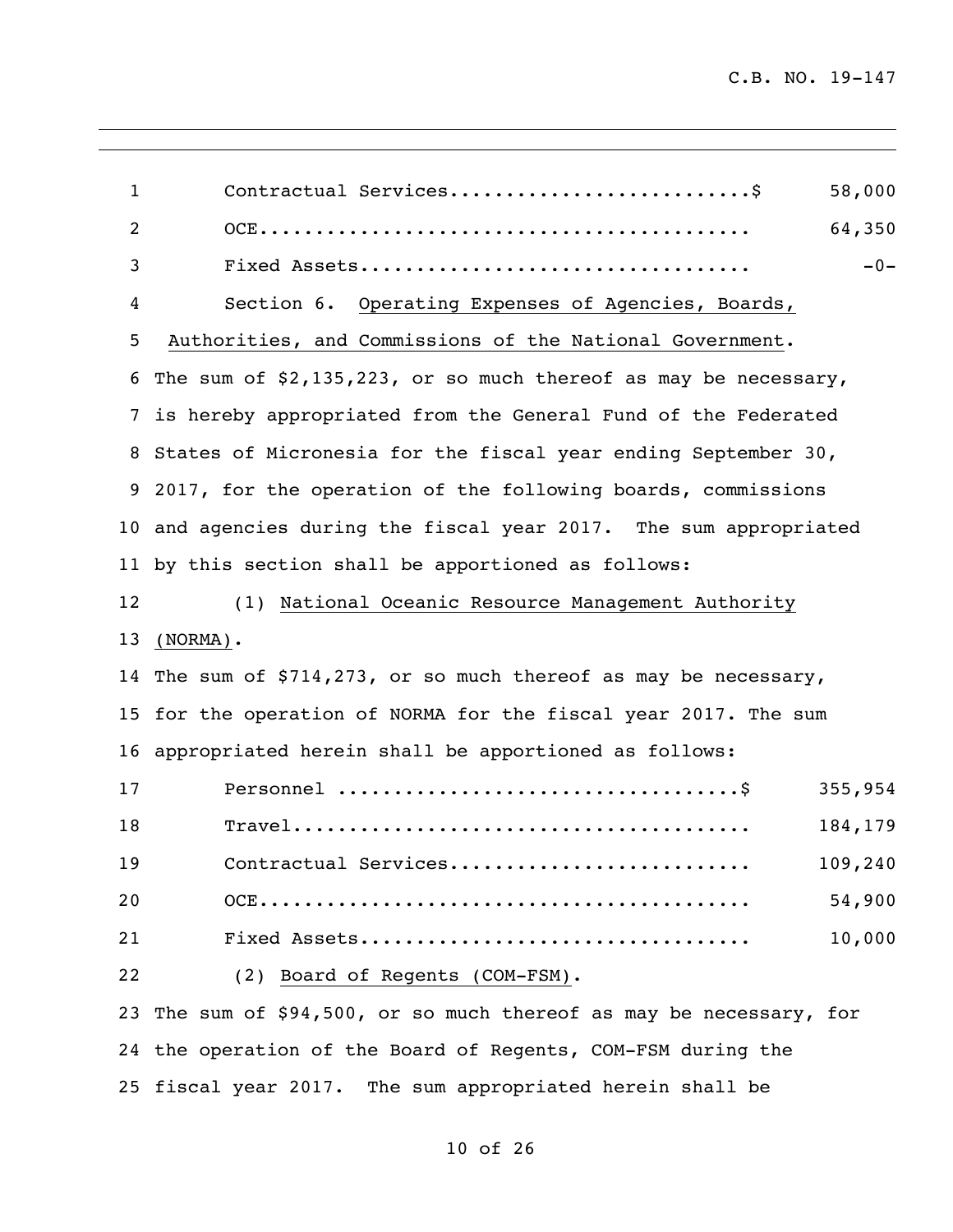apportioned as follows: Personnel........................................\$ -0- Travel........................................... -0- Contractual Services............................. -0- OCE.............................................. 94,500 Fixed Assets..................................... -0- (3) FSM Banking Board. The sum of \$211,219, or so much thereof as may be necessary, for the operation of FSM Banking Board during the fiscal year 2017. The sum appropriated herein shall be apportioned as follows: Personnel .....................................\$ 88,273 Travel.......................................... 77,138 Contractual Services............................ 19,575 OCE............................................. 22,253 Fixed Assets.................................... 3,980 (4) FSM Insurance Board. The sum of \$295,900, or so much thereof as may be necessary, for the operation of FSM Insurance Board during the fiscal year 2017. The sum appropriated herein shall be apportioned as follows: Personnel .....................................\$ 114,146 Travel.......................................... 76,420 Contractual Services............................ 85,255 OCE............................................. 20,079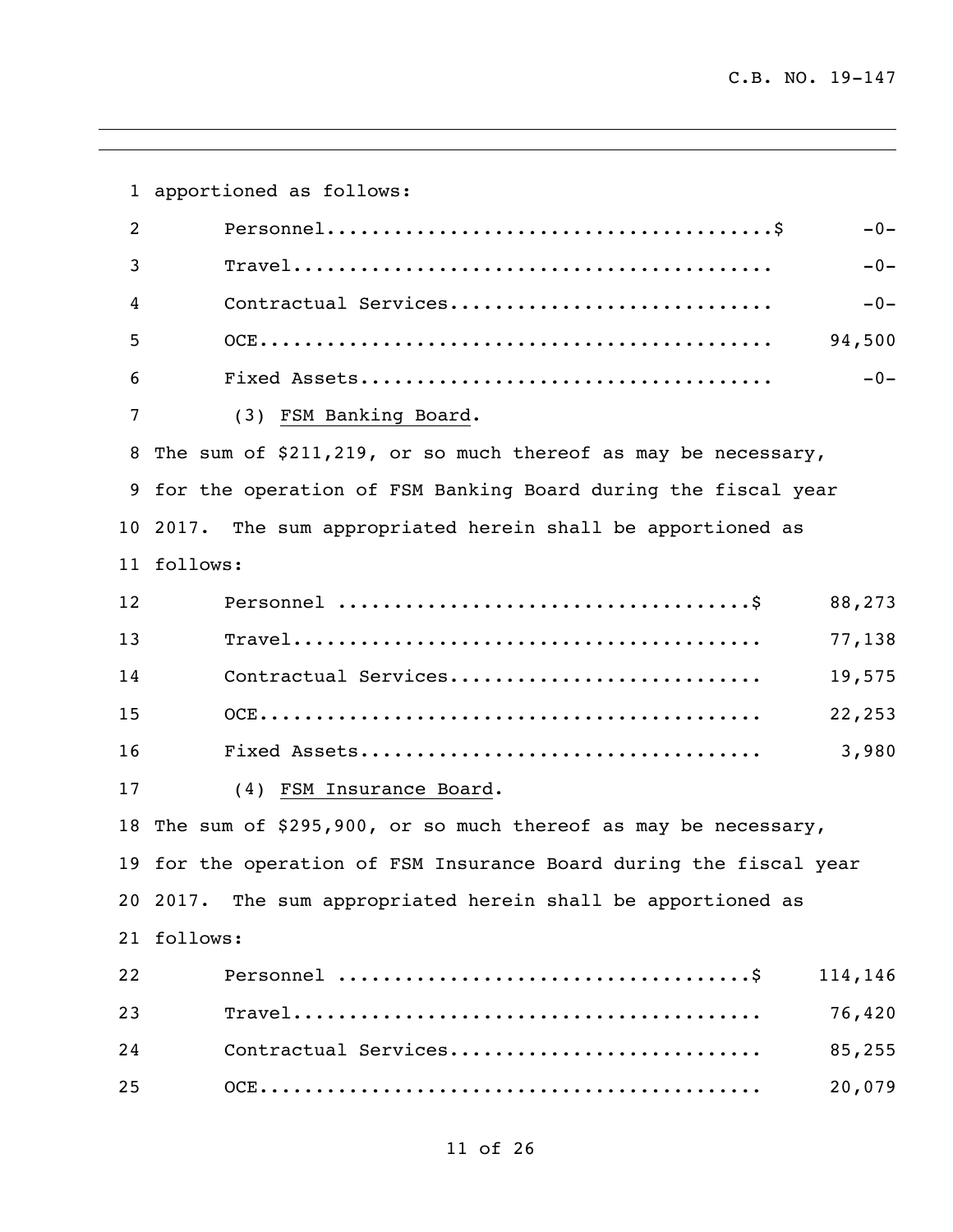| $\mathbf{1}$   | $-0-$                                                              |  |
|----------------|--------------------------------------------------------------------|--|
| $\overline{c}$ | (5) FSM Postal Services.                                           |  |
| 3              | The sum of \$819,341, or so much thereof as may be necessary,      |  |
| 4              | for the operations of the National Postal Services during the      |  |
| 5              | fiscal year 2017. The sum appropriated herein shall be             |  |
| 6              | apportioned as follows:                                            |  |
| 7              | 511,809                                                            |  |
| 8              | 50, 165                                                            |  |
| 9              | Contractual Services<br>145,317                                    |  |
| 10             | 112,050                                                            |  |
| 11             | $-0-$                                                              |  |
| 12             | Section 7. Special Programs. The sum of \$400,077, or so           |  |
| 13             | much thereof as may be necessary, is hereby appropriated from      |  |
|                | 14 the General Fund of the Federated States of Micronesia for the  |  |
| 15             | fiscal year ending September 30, 2017, for the following           |  |
| 16             | special programs during fiscal year 2017. The sum appropriated     |  |
| 17             | by this section shall be apportioned as follows:                   |  |
| 18             | (1) National Election Office.                                      |  |
|                | 19 The sum of \$400,077, or so much thereof as may be necessary,   |  |
|                | 20 for the operation of National Election Office during the fiscal |  |
|                | 21 year 2017. The sum appropriated herein shall be apportioned as  |  |
|                | 22 follows:                                                        |  |
| 23             | 235,090                                                            |  |
| 24             | 17,637                                                             |  |
| 25             | Contractual Services<br>59,477                                     |  |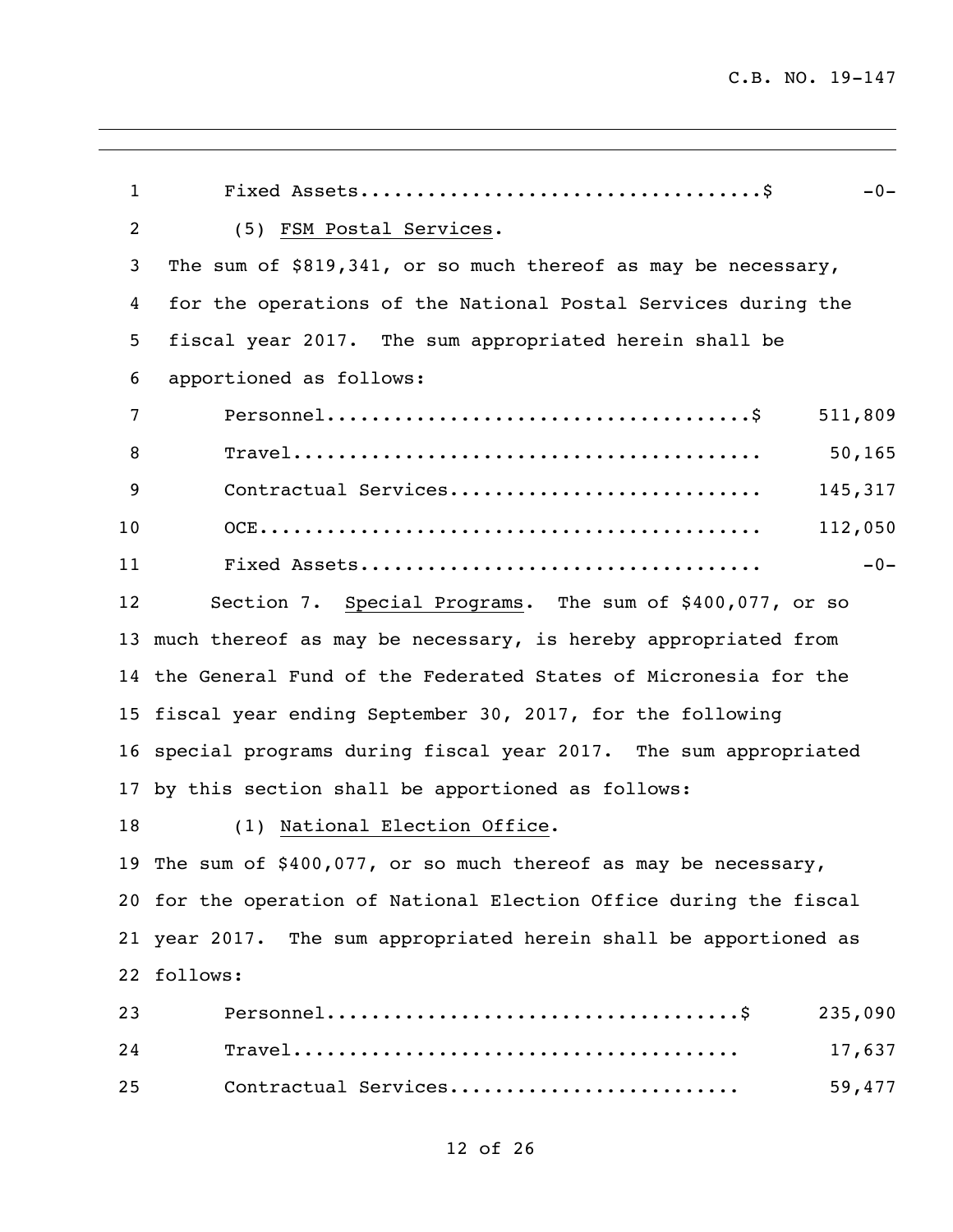| 1  | 66,873                                                           |
|----|------------------------------------------------------------------|
| 2  | 21,000                                                           |
| 3  | Section 8. Grants, Subsidies and Contributions. The sum          |
|    | 4 of The sum of \$9,143,734, or so much thereof as may be        |
|    | 5 necessary, is hereby appropriated from the General Fund of the |
|    | 6 Federated States of Micronesia for the fiscal year ending      |
|    | 7 September 30, 2017, for the following grants, subsidies and    |
|    | 8 contributions during fiscal year 2017. The sum appropriated by |
|    | 9 this section shall be apportioned as follows:                  |
| 10 | (1) Office of the President.                                     |
| 11 | (a) Asia-Pacific Broadcasting Dev.                               |
| 12 | 4,500                                                            |
| 13 | (b) Asia-Pacific Broadcasting Union                              |
| 14 | 800                                                              |
| 15 | (c) Pacific Island News Assn.                                    |
| 16 | 350                                                              |
| 17 | (d) 2023 Action Plan Implementation.<br>$-0-$                    |
| 18 | (e) Asia Pacific Investment<br>250                               |
| 19 | (f) Former President's allowance<br>50,000                       |
| 20 | China Working Visit<br>$-0-$<br>(q)                              |
| 21 | (h) FSM Group Life Insurance<br>$-0-$                            |
| 22 | (2) Department of Foreign Affairs.                               |
| 23 | (a) Pacific Is. Forum Secretariat<br>46,000                      |
| 24 | (b) Secretariat of the Pacific                                   |
| 25 | Community (SPC)<br>56,000                                        |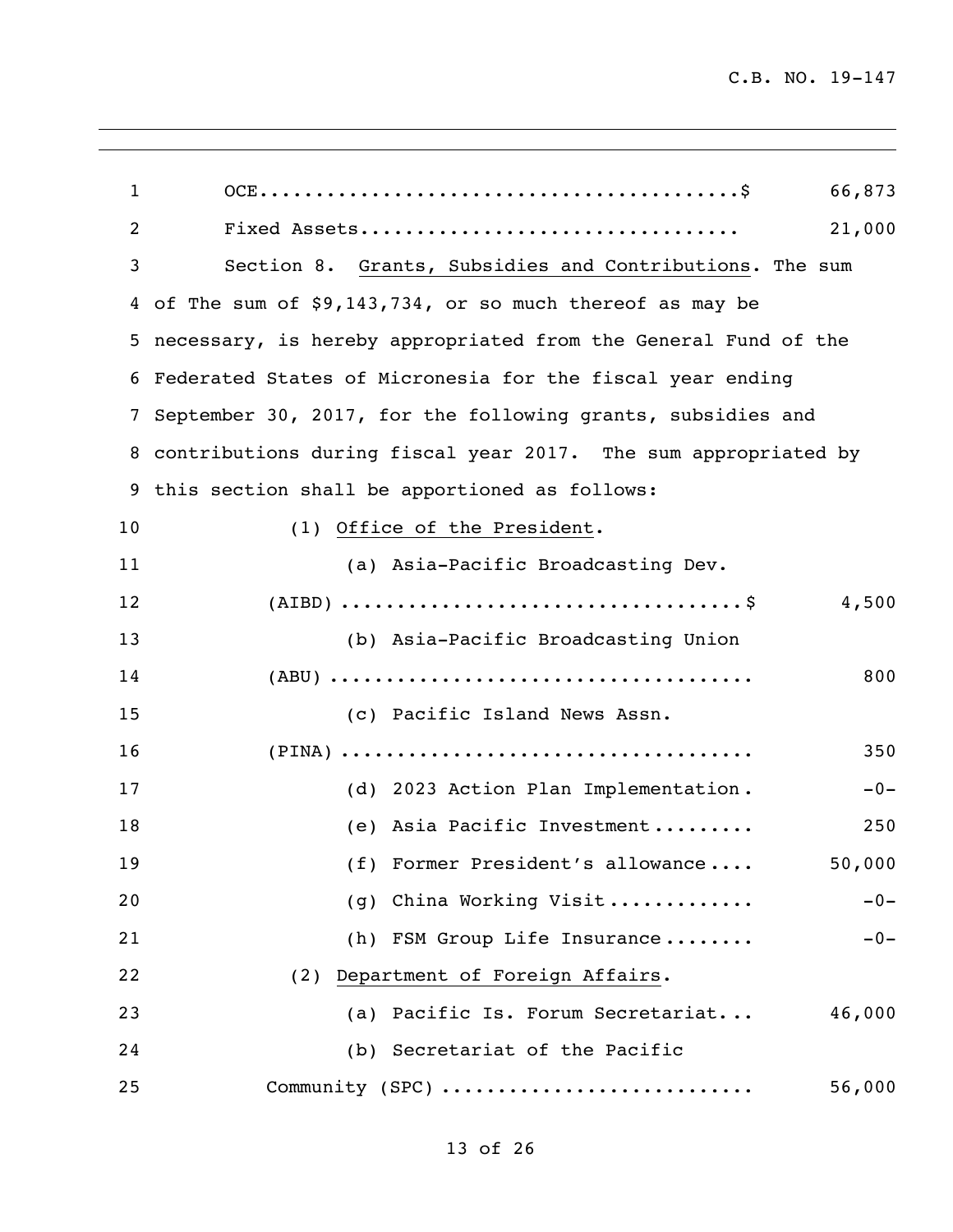| $\mathbf{1}$   | (c) UN Economic and Social Commission             |
|----------------|---------------------------------------------------|
| $\overline{c}$ | 5,000<br>for Asia and the Pacific (ESCAP) \$      |
| 3              | 70,000<br>UN Membership Fee<br>(d)                |
| 4              | 5,000<br>East West Center<br>(e)                  |
| 5              | 15,000<br>Cotonou Membership Fee (ACP)<br>(f)     |
| 6              | 45,000<br>SPC Office Rental<br>(q)                |
| 7              | (h) Diplomatic relations bet. FSM and             |
| 8              | 25,000                                            |
| 9              | $-0-$<br>(i) Hosting Pacific Island Forum         |
| 10             | $-0-$<br>(j) ACP Membership Dues                  |
| 11             | (3) Department of Finance and Administration.     |
| 12             | (a) ADB, IMF & Budget, Finance                    |
| 13             | Consultations<br>20,000                           |
| 14             | 200,000<br>(b) Macro Economist Advisor            |
| 15             | 14,024<br>CTA-OCO Membership Fee<br>(C)           |
| 16             | 55,000<br>Maintenance Fee for FMIS<br>(d)         |
| 17             | 25,000<br>FSM Group Life Insurance<br>(e)         |
| 18             | $(f)$ CTA<br>9,000                                |
| 19             | (g) Repatriation & Recruitment -                  |
| 20             | Missions Personnel<br>$-0-$                       |
| 21             | (4) Department of Resources and Development.      |
| 22             | 15,000<br>(a) Pacific Islands Development Program |
| 23             | (b) Forum Fisheries<br>38,918                     |
| 24             | (c) Coordinate Committee for Offshore             |
| 25             | Prospecting (South Pacific)<br>$-0-$              |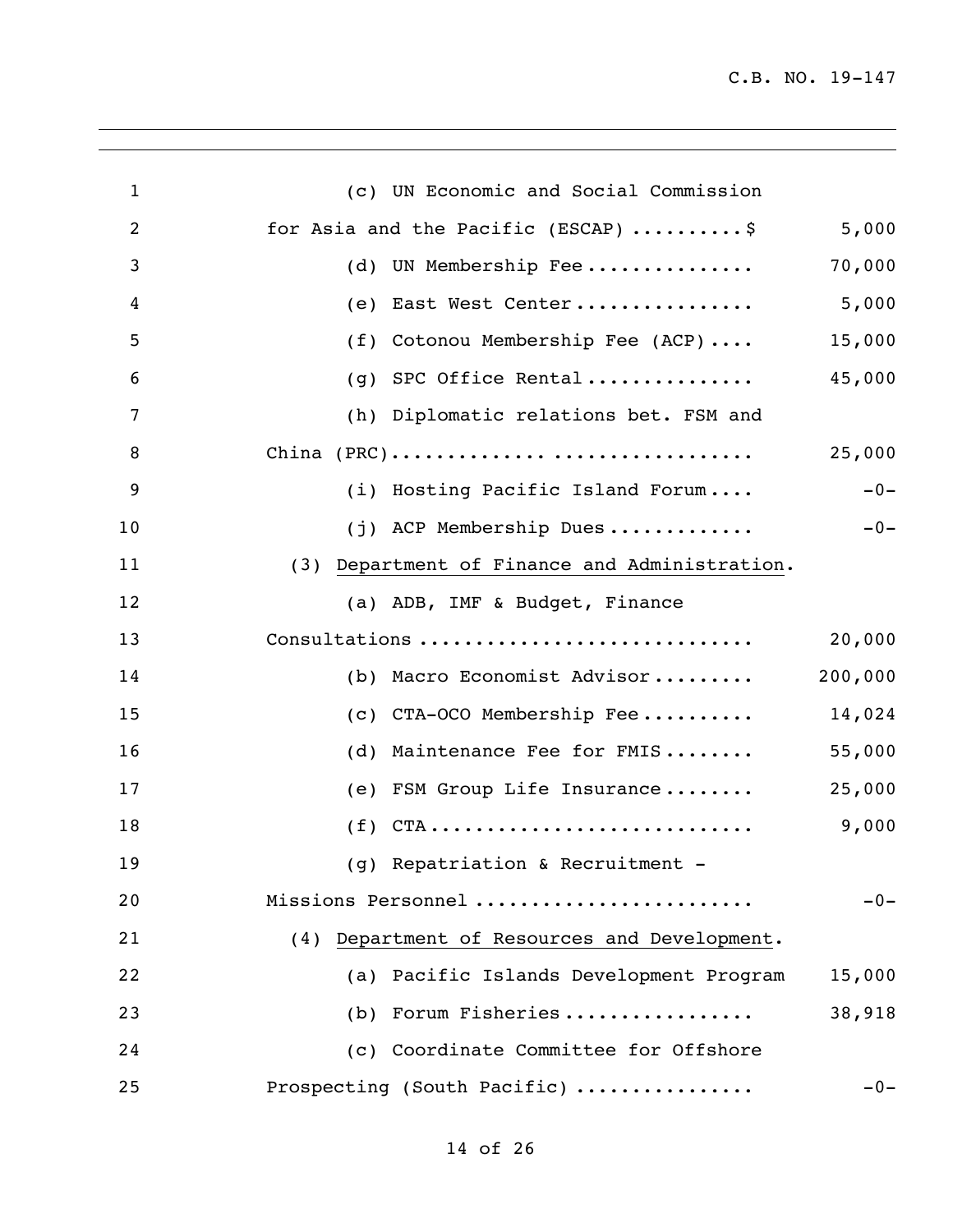| $\mathbf{1}$ | (d) Pacific Asian Travel Assoc\$             | 5,000  |
|--------------|----------------------------------------------|--------|
| 2            | (e) United Nations Dev Program               | 30,000 |
| 3            | (f) Micronesian Challenge                    |        |
| 4            | Endowment Fund                               | 50,000 |
| 5            |                                              | 7,600  |
| 6            | (h) Western Forestry Leadership              |        |
| 7            | Coalition (WFLC)                             | 530    |
| 8            | (i) SPC Matching Fund                        | 60,000 |
| 9            | (j) Micronesian Challenge                    | 10,000 |
| 10           | (k) Micronesian Cruise Asso                  | 2,500  |
| 11           | (1) South Pacific Tourism Org                | 54,000 |
| 12           | (m) International Animal Health              |        |
| 13           | Organization (OIE)                           | 23,000 |
| 14           | (n)                                          | 250    |
| 15           | (o) Micronesia Trade Committee               | 30,000 |
| 16           | Convention on Biological Diversity<br>(p)    | 1,000  |
| 17           | International Fund for<br>(q)                |        |
| 18           | Agriculture Development                      | 500    |
| 19           | (5) Department of Health and Social Affairs. |        |
| 20           | (a) National Board of Nursing &              |        |
| 21           | Medical Licensing                            | 20,000 |
| 22           | (b) FSM Red Cross                            | 70,000 |
| 23           | (c) UN Fund for Population                   |        |
| 24           | Activity (UNFPA)                             | 3,000  |
| 25           | (d) World Health Organization (WHO).         | 4,000  |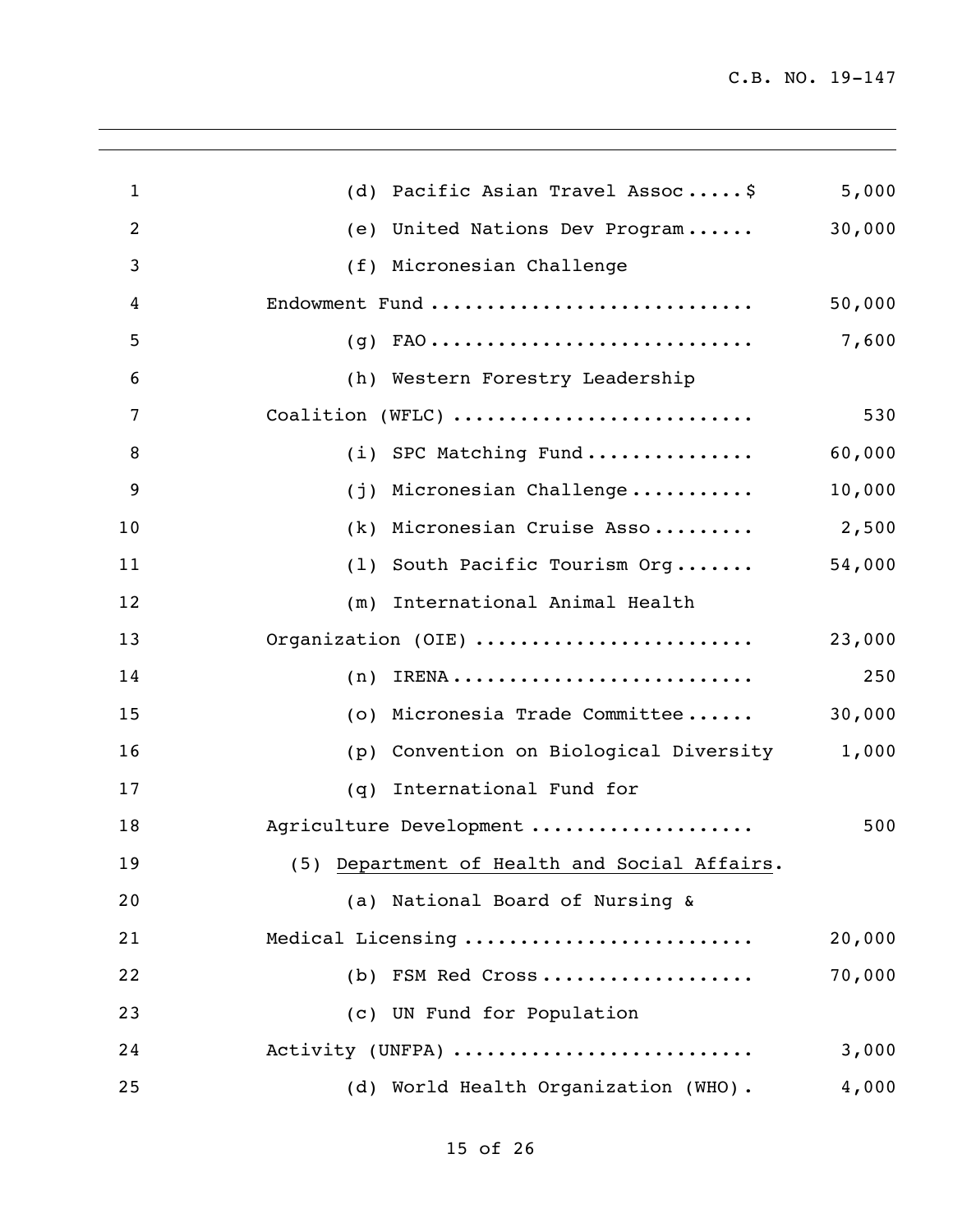| $\mathbf{1}$   | (e) FSM Amateur Sports Association.\$   | 20,000    |
|----------------|-----------------------------------------|-----------|
| $\overline{c}$ | (f) Pacific Islands Health Officers     |           |
| 3              | Association (PIHOA)                     | 20,000    |
| $\overline{4}$ | (g) Association of Territorial          |           |
| 5              | Health Organization                     | 7,000     |
| 6              | $(h)$ UNCEF (Vaccines)                  | 50,000    |
| 7              | $(i)$ FSM Women (CEDAW)                 | 1,000     |
| 8              | $(j)$ FSM Women conference - Pni        | $-0-$     |
| 9              | (6) Department of Education.            |           |
| 10             | (a) Aid for Non-Public School           | 600,000   |
| 11             | (b) Financial Assistance to FSM         |           |
| 12             | Students Attending CMI                  | 25,000    |
| 13             | (c) Financial Assistance to FSM         |           |
| 14             | Students Attending PCC                  | 50,000    |
| 15             | (d) National Close-up Local Program.    | 70,000    |
| 16             | (e) National Scholarship Fund 2,000,000 |           |
| 17             | (f) National Merit Scholarship          | 300,000   |
| 18             | (g) COM-FSM unpaid tuition to SDSU      | $-0-$     |
| 19             | $(h)$ CCPI                              | $-0-$     |
| 20             | Faithwalk Christian College<br>(i)      | $-0-$     |
| 21             | (j) COM annual board meeting            | 5,000     |
| 22             | (7) Department of Transportation,       |           |
| 23             | Communication and Infrastructure.       |           |
| 24             | Energy (FSM utilities)<br>(a)           | 600,000   |
| 25             | (b) Drydocking of ships                 | 1,200,000 |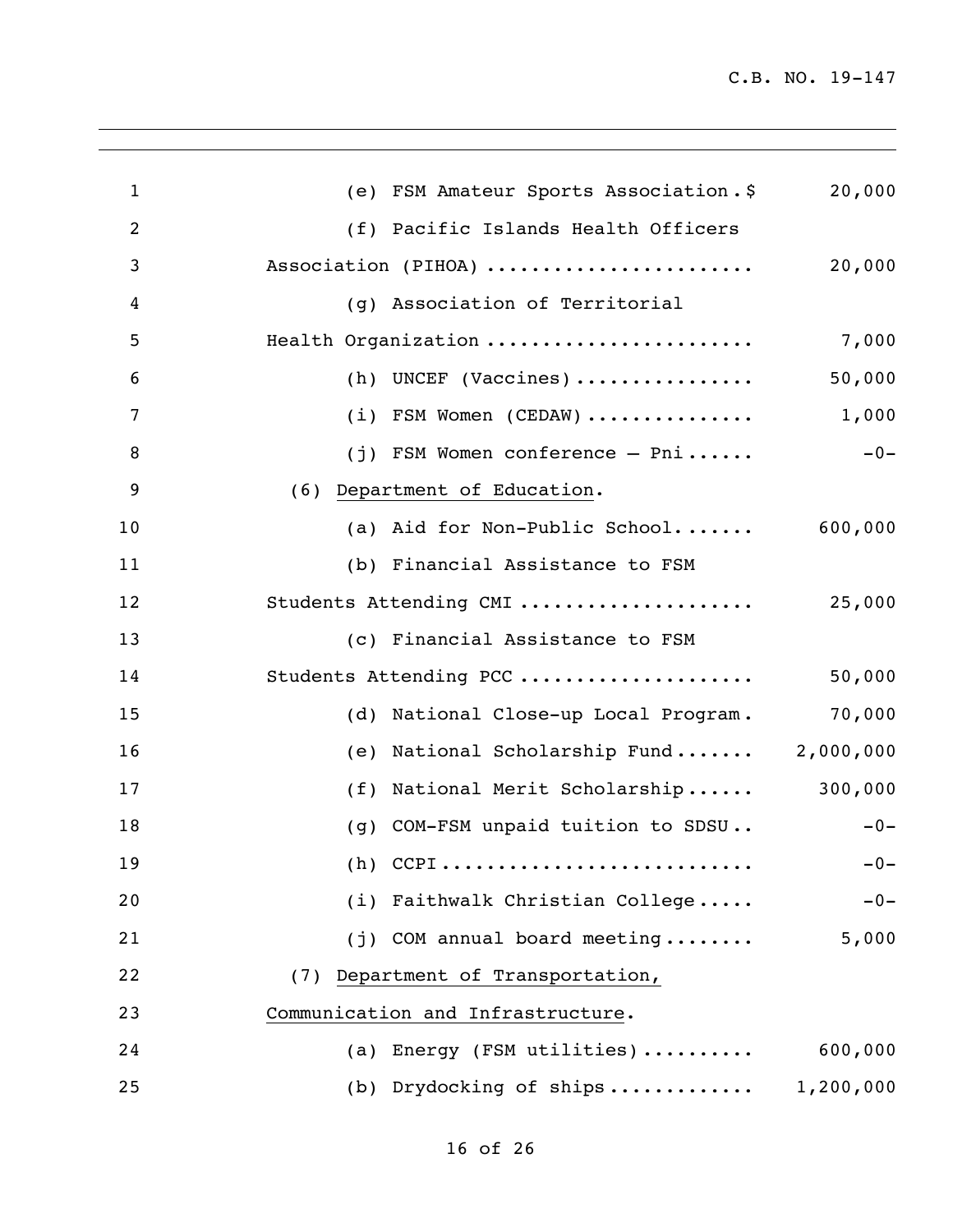| $\mathbf{1}$   | (c) Asia Pacific Telecommunity (APT) \$ | 11,000  |
|----------------|-----------------------------------------|---------|
| $\overline{2}$ | (d) International Telecommunications    |         |
| 3              |                                         | 20,867  |
| 4              | (e) International Civil Aviation        |         |
| 5              | Organization                            | 28,050  |
| 6              | (f) Micronesian Shipping Comm           | 25,000  |
| $\overline{7}$ | (8) Department of Justice.              |         |
| 8              | (a) DOJ Fuel Subsidy                    | 200,000 |
| 9              | Kosrae JLEA<br>(b)                      | 30,000  |
| 10             | Pohnpei JLEA<br>(C)                     | 50,000  |
| 11             | Chuuk JLEA<br>(d)                       | 50,000  |
| 12             | Yap JLEA<br>(e)                         | 30,000  |
| 13             | Police Academy<br>(f)                   | 180,000 |
| 14             | Ammunitions for side arms<br>(q)        |         |
| 15             | and long rifles                         | 25,000  |
| 16             | (9) Office of E.E.M.                    |         |
| 17             | (a) UNEP                                | 760     |
| 18             | (b) UN Framework Convention (UNFCC).    | 250     |
| 19             | (c) UN Convention to Combat             |         |
| 20             | Desertification                         | 120     |
| 21             | (d) Secretariat of the Pacific          |         |
| 22             | Region Environment Program              | 10,184  |
| 23             | (e) Waigani Convention                  | 1,190   |
| 24             | (f) SPREP Noumea Convention             | 1,764   |
| 25             | (g) Earth Day Activities                | 15,000  |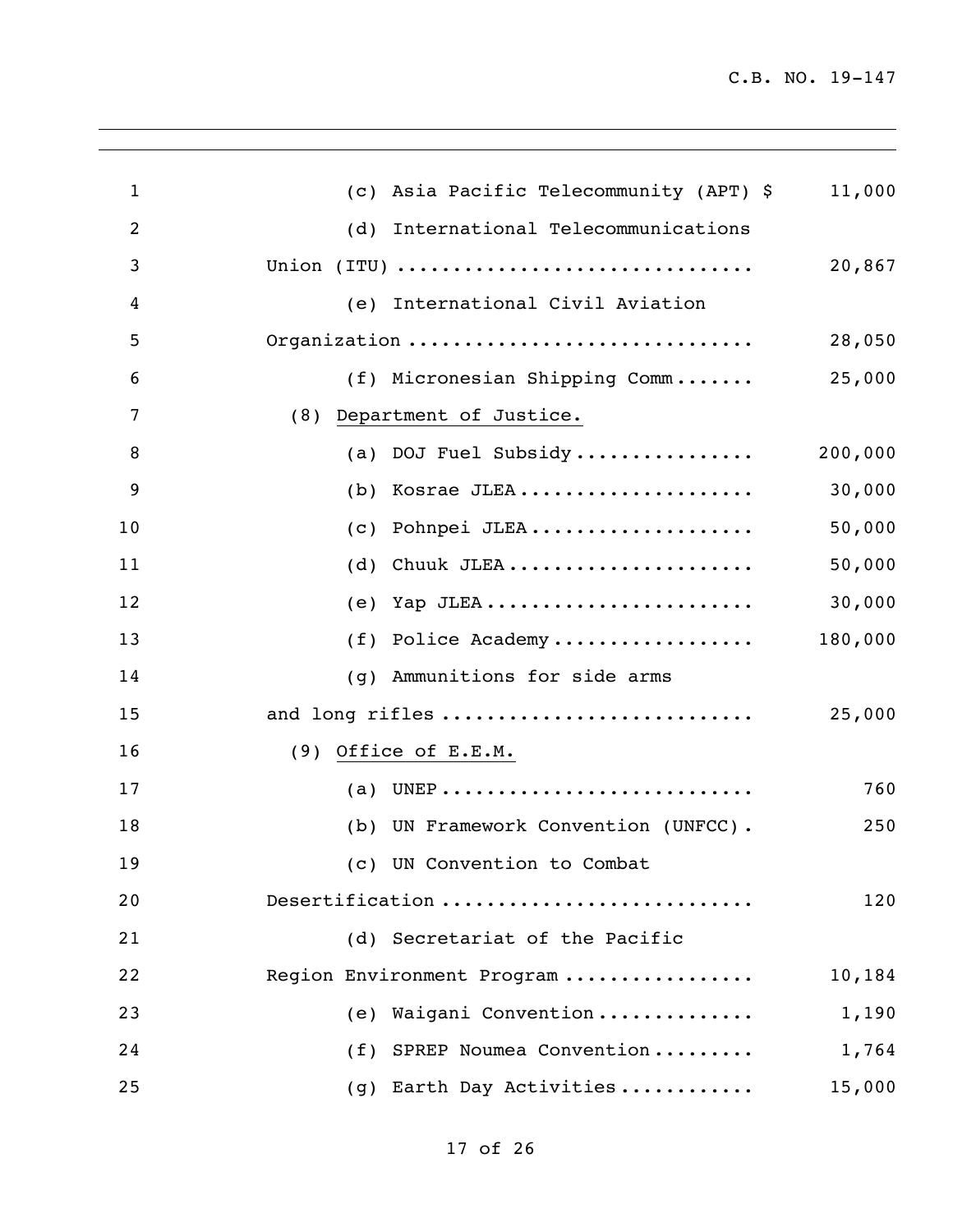| $\mathbf{1}$   | (h)  | 3 <sup>rd</sup> Annual EPA Directors meeting \$ | $-0-$   |
|----------------|------|-------------------------------------------------|---------|
| $\overline{2}$ | (i)  | 5 <sup>th</sup> Bi-annual Environment           |         |
| 3              |      | Conference                                      | 20,000  |
| 4              |      | (j) FSM FEMA Disaster matching                  | 200,000 |
| 5              |      | (k) Basel Convention                            | 501     |
| 6              |      | (10) Office of NACHP.                           |         |
| 7              | (a)  | UNESCO membership fee                           | 4,000   |
| 8              |      | $(b)$ NCSHPO                                    | 2,760   |
| 9              |      | $(c)$ PARBICA                                   | 100     |
| 10             |      | $(d)$ PIALA                                     | 100     |
| 11             |      | (e) WHC Membership Fee                          | 54      |
| 12             | (11) | Other Grants, Subsidies and Contributions.      |         |
| 13             |      | (a) Kosrae Judiciary Subsidy                    | 35,000  |
| 14             | (b)  | Pohnpei Judiciary Subsidy                       | 55,000  |
| 15             |      | (c) Chuuk Judiciary Subsidy                     | 55,000  |
| 16             |      | (d) Yap Judiciary Subsidy                       | 35,000  |
| 17             |      | (e) Micronesian Legal Services                  |         |
| 18             |      | Corporation                                     | 250,000 |
| 19             |      | (f) NORMA-WCPFC membership fee                  | 108,504 |
| 20             | (g)  | General Election (2017)                         | 391,840 |
| 21             |      | (h) Recruitment & repatriation                  | 223,218 |
| 22             |      | (i) Staff housing                               | 510,000 |
| 23             | (j)  | COM Treaty obligations                          | 25,000  |
| 24             |      | $(k)$ FY2015 Single Audit                       | 329,250 |
| 25             |      | (1) MLFC Loan Payment                           | 200,000 |
|                |      |                                                 |         |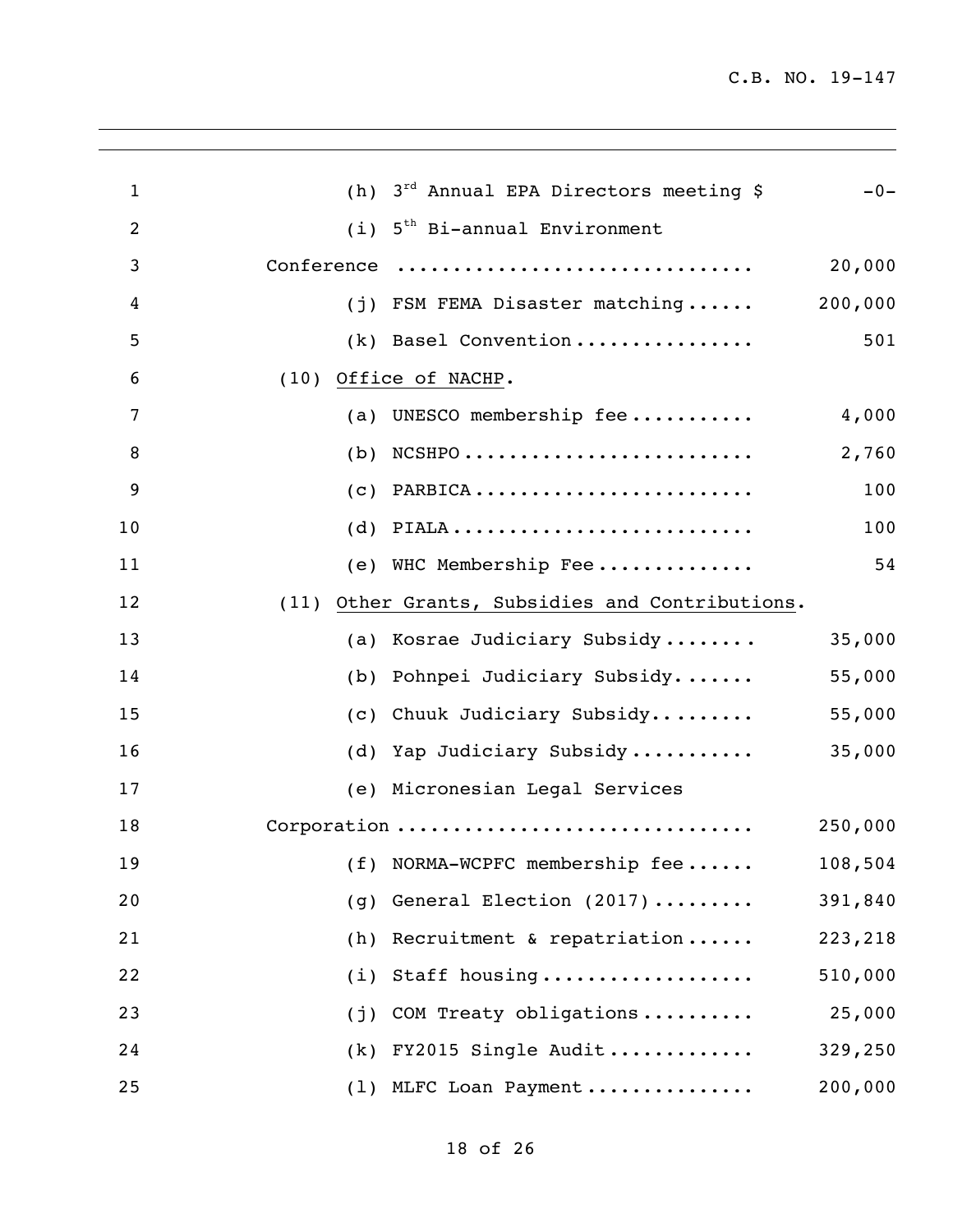| $\mathbf{1}$      | Section 9. Capital and Human Resources Development.              |  |  |
|-------------------|------------------------------------------------------------------|--|--|
| 2                 | The sum of 52,319,782, or so much thereof as may be necessary,   |  |  |
| 3                 | is hereby appropriated from the General Fund of the Federated    |  |  |
| $\overline{4}$    | States of Micronesia for the fiscal year ending September 30,    |  |  |
| 5                 | 2017, for the following capital improvements, development        |  |  |
| 6                 | programs, and projects and human resources development. Of       |  |  |
| $\overline{7}$    | the total amount of funds appropriated herein, \$1,000,000,      |  |  |
| 8                 | shall be deemed to come from funds available under the amended   |  |  |
| 9                 | Compact from education sector; \$300,000 shall be deemed to      |  |  |
| 10                | come from funds available under the amended Compact              |  |  |
| 11                | infrastructure maintenance funds (arrears)- IMF; \$208,500       |  |  |
| $12 \overline{ }$ | shall be deemed to come from funds available under the amended   |  |  |
| 13                | Compact from health sector (arrears); \$1,900,000 shall be       |  |  |
| 14                | deemed to come from funds available under the amended Compact    |  |  |
| 15                | from private sector development sector (arrears); \$1,246,022    |  |  |
| 16                | shall be deemed to come from funds available under               |  |  |
| 17                | Supplemental Education Grant; \$8,545,500 shall be deemed to     |  |  |
| 18                | come from funds available under the amended Compact              |  |  |
| 19                | The sum appropriated by this<br>infrastructure sector (arrears). |  |  |
| 20                | section shall be apportioned as follows:                         |  |  |
| 21                | (1) College of Micronesia - FSM.                                 |  |  |
| 22                | (a) COM-FSM - operation\$ 3,800,000                              |  |  |
| 23                | (b) FSM Fisheries and Maritime                                   |  |  |
| 24                | Institute<br>875,611                                             |  |  |
| 25                | 689,948<br>(c) Supplemental Education Grant                      |  |  |
|                   |                                                                  |  |  |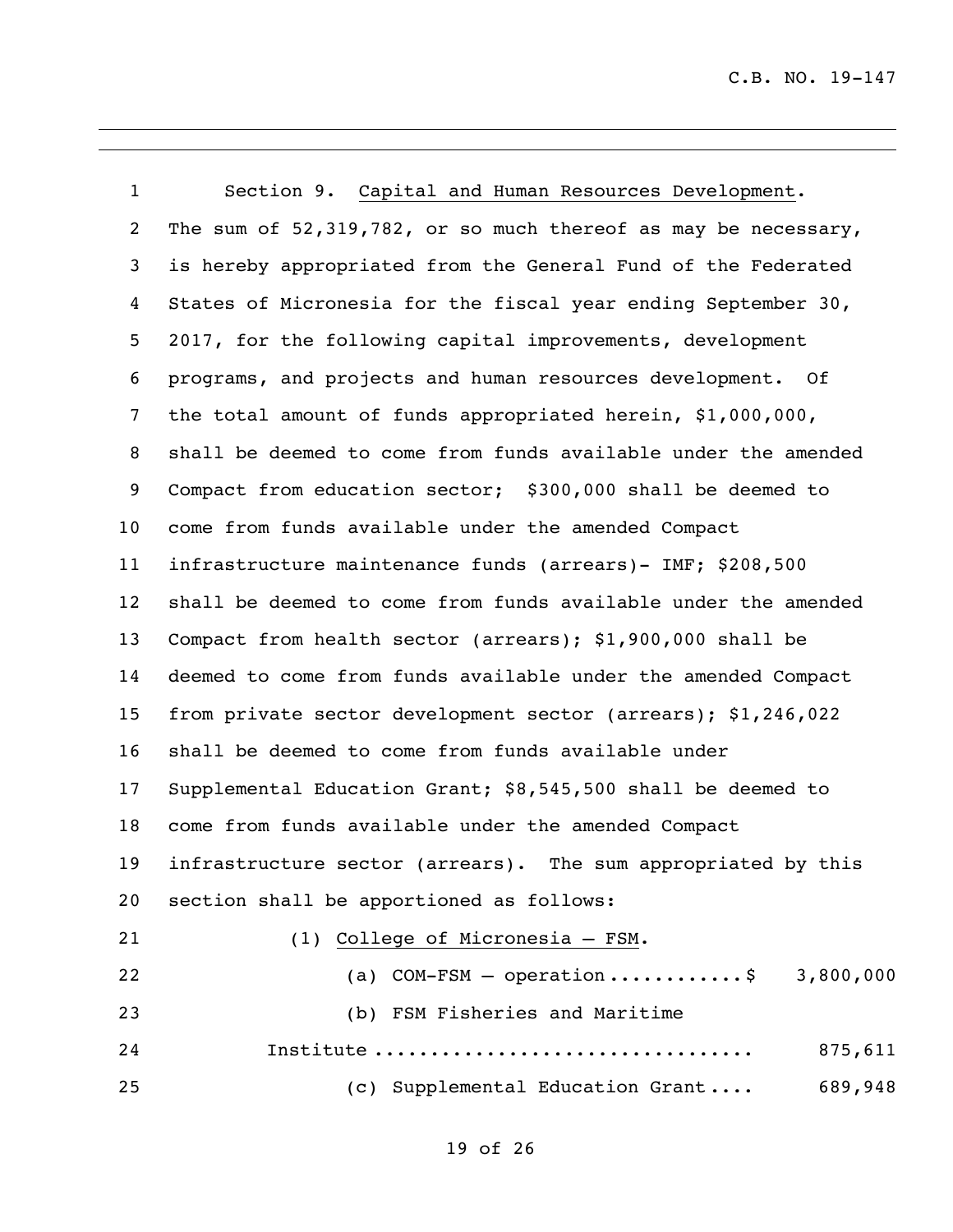| $\mathbf{1}$ | (d) COM-FSM Facility Improvement; PROVIDED            |
|--------------|-------------------------------------------------------|
| 2            | THAT, the sum appropriated herein shall be deemed to  |
| 3            | come from funds available under the amended Compact   |
| 4            | Infrastructure Sector (arrears)\$ 8,545,500           |
| 5            | (2) Department of Finance & Administration.           |
| 6            | (a) FSM Warehouse lease<br>100,000                    |
| 7            | (b) PCD Awareness & Training 25,000                   |
| 8            | 100,000<br>(c) Staff Upgrade                          |
| 9            | (3) Department of Resources & Development.            |
| 10           | (a) FSM Association of Chamber of                     |
| 11           | 67,000<br>Commerce/Support to COC                     |
| 12           | (b) State Trade Fairs Enhancing                       |
| 13           | Value Addition<br>134,000                             |
| 14           | $(C)$ SNLC<br>60,000                                  |
| 15           | (d) Assistance to States for Tourism                  |
| 16           | Investment Plan Implementation  1,900,000             |
| 17           | (e) $40^{\text{th}}$ Session of the Governing Council |
| 18           | of the International Fund for Agricultural            |
| 19           | Development (IFAD)<br>8,827                           |
| 20           | (f) National Coastal Fisheries Monitoring             |
| 21           | Team and ongoing monitoring program to access         |
| 22           | Impacts of CEAFM Program &                            |
| 23           | Climate change<br>13,736                              |
| 24           | (g) Civil Organizations & NGO's<br>50,000             |
| 25           | 50,000<br>(h) Chamber of Commerce                     |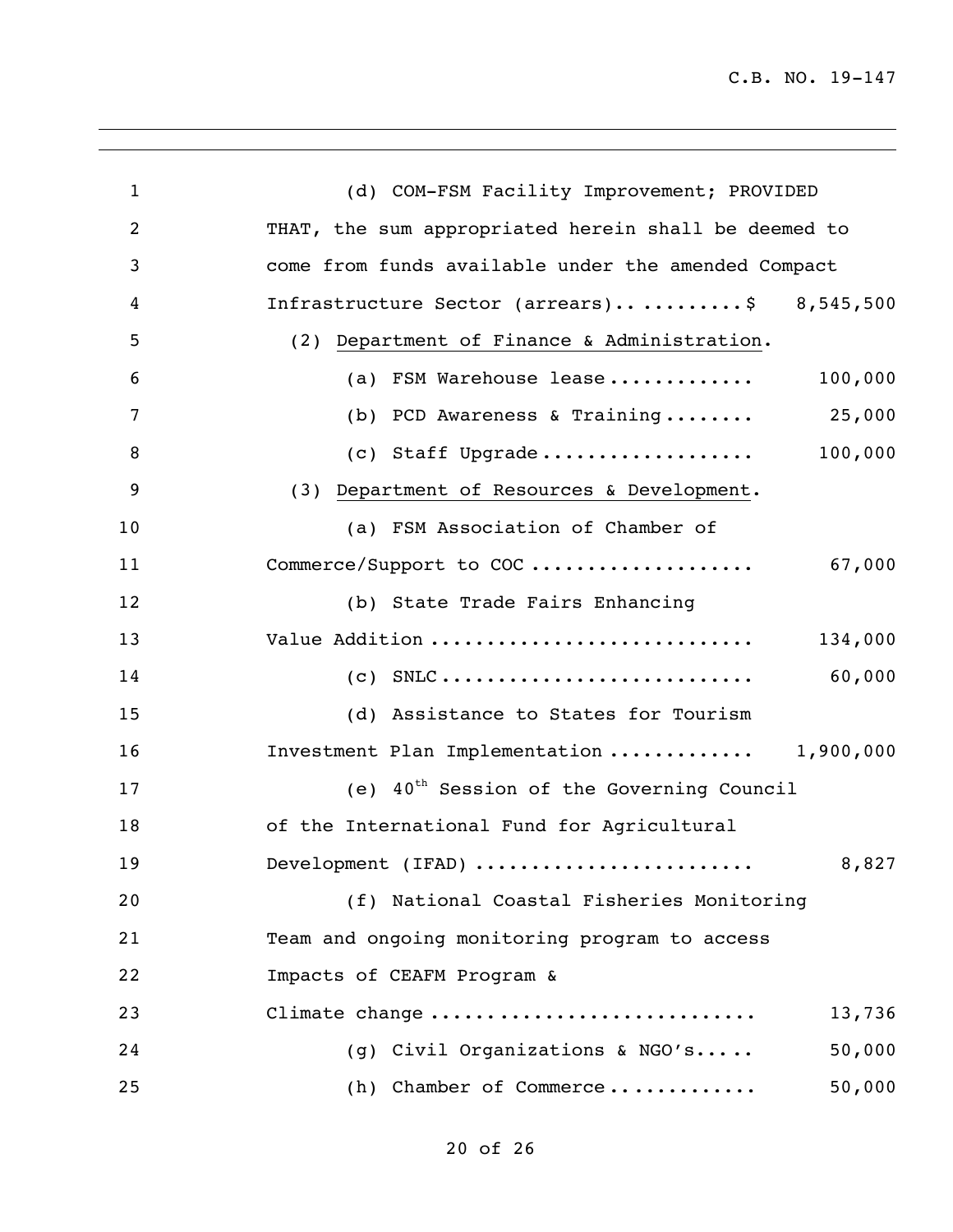| $\mathbf{1}$   | 50,000<br>(i) Chamber of Commerce Chuuk State \$                     |
|----------------|----------------------------------------------------------------------|
| $\overline{c}$ | 50,000<br>Chamber of Commerce Kosrae State<br>(i)                    |
| 3              | 50,000<br>Chamber of Commerce PNI State<br>(k)                       |
| 4              | 50,000<br>(1) Chamber of Commerce Yap State                          |
| 5              | (4) Department of Transportation, Communication and                  |
| 6              | Infrastructure.                                                      |
| 7              | (a) FSM Capital road bridges and drainage and                        |
| 8              | improvement/Sekere, Palikir road, National Facilities                |
| 9              | Improvement; PROVIDED THAT, the sum appropriated                     |
| 10             | herein shall be deemed to come from funds available                  |
| 11             | under amended Compact infrastructure maintenance                     |
| 12             | funds (arrears) (IMF) $\dots\dots\dots\dots\dots\dots$ \$<br>300,000 |
| 13             | (b) FSM National Government computer                                 |
| 14             | Network (Internet & Equipment cost for                               |
| 15             | 100,000<br>Centralizing computer services                            |
| 16             | (c) Outer Island Airport                                             |
| 17             | improvement<br>2,000,000                                             |
| 18             | (5) Department of Justice.                                           |
| 19             | (a) Slipping of FSS Independence<br>750,000                          |
| 20             | (b) Satellite phone and usage billings<br>10,000                     |
| 21             | (c) Patrol boat major maintenance                                    |
| 22             | 125,000                                                              |
| 23             | (d) Anti-human trafficking                                           |
| 24             | enforcement, campaign and investigation<br>150,000                   |
| 25             | (6) President's Office.                                              |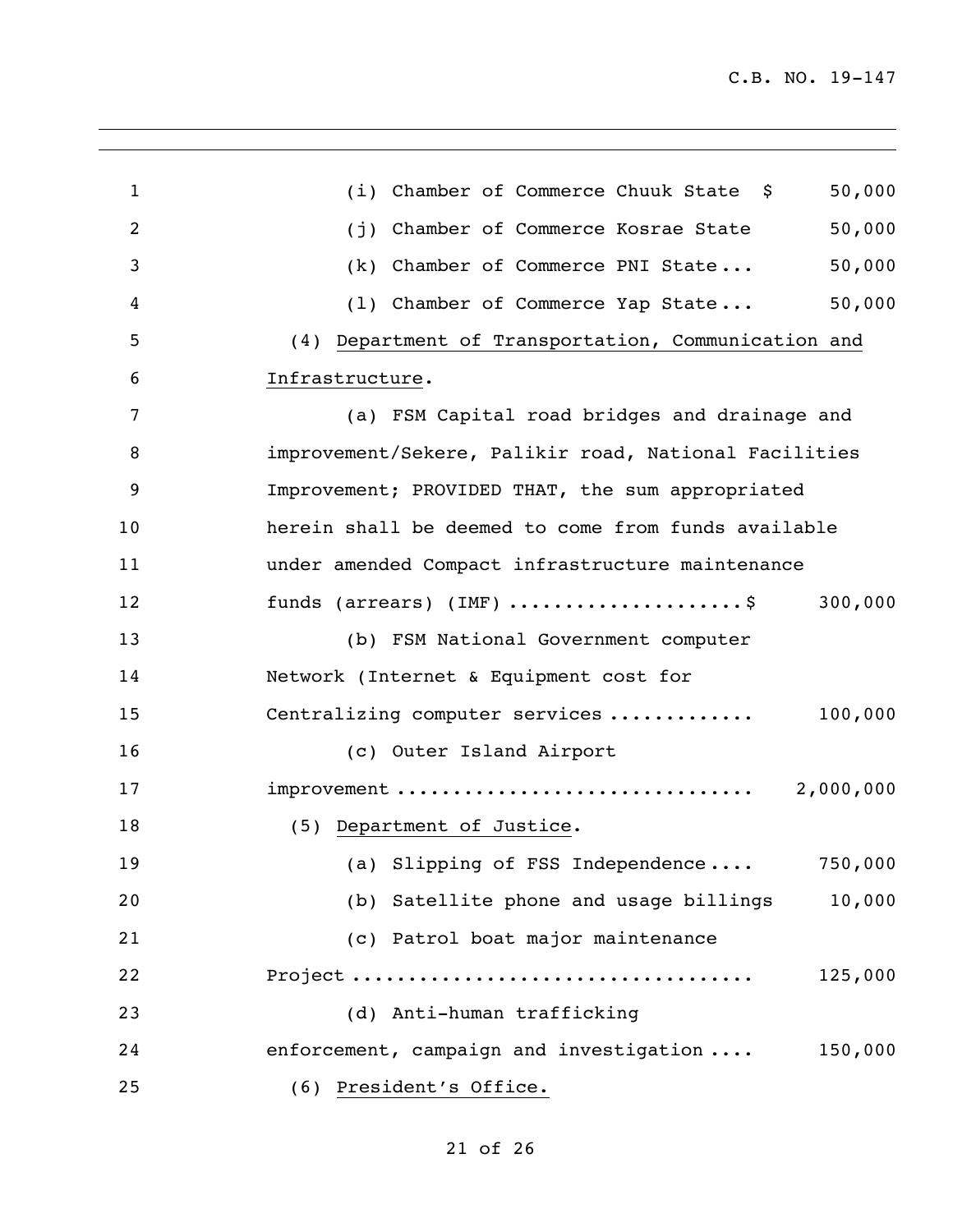| $\mathbf{1}$   | FSM Trust Fund\$ 10,000,000<br>(a)                     |
|----------------|--------------------------------------------------------|
| $\overline{c}$ | 50,000<br>Implementation of ODA Policy<br>(b)          |
| 3              | 50,000<br>Compact Review Committee<br>(C)              |
| 4              | (d) FSM economic development Projects 19,487,294       |
| 5              | (7) National Election.                                 |
| 6              | (a) National Election (Voter ID                        |
| 7              | Card Project)<br>50,000                                |
| 8              | (8) Department of Health and Social Affairs.           |
| 9              | 58,000<br>(a) Special pathologist                      |
| 10             | 78,000<br>(b) FSM Food and Water Lab testing           |
| 11             | (c) Medical specialist team $195,000$                  |
| 12             | (d) National Food Safety                               |
| 13             | 50,000<br>Program (Chuuk Field Office)                 |
| 14             | (e) Doctors for tomorrow: Building                     |
| 15             | the Foundation<br>127,500                              |
| 16             | (f) Health Sector arrears project208,500               |
| 17             | (9) Department of Education.                           |
| 18             | (a) Education Initiatives: provided that               |
| 19             | funding would be coming from the Amended Compact       |
| 20             | 404,792<br>Carry-over                                  |
| 21             | (b) Data collection & reporting                        |
| 22             | 556,074<br>(SEG Initiative)                            |
| 23             | (10) Other Capital & Human Resources                   |
| 24             | 1,000,000<br>(a) Housing Programs                      |
| 25             | Section 10. Employment Ceilings. The maximum number of |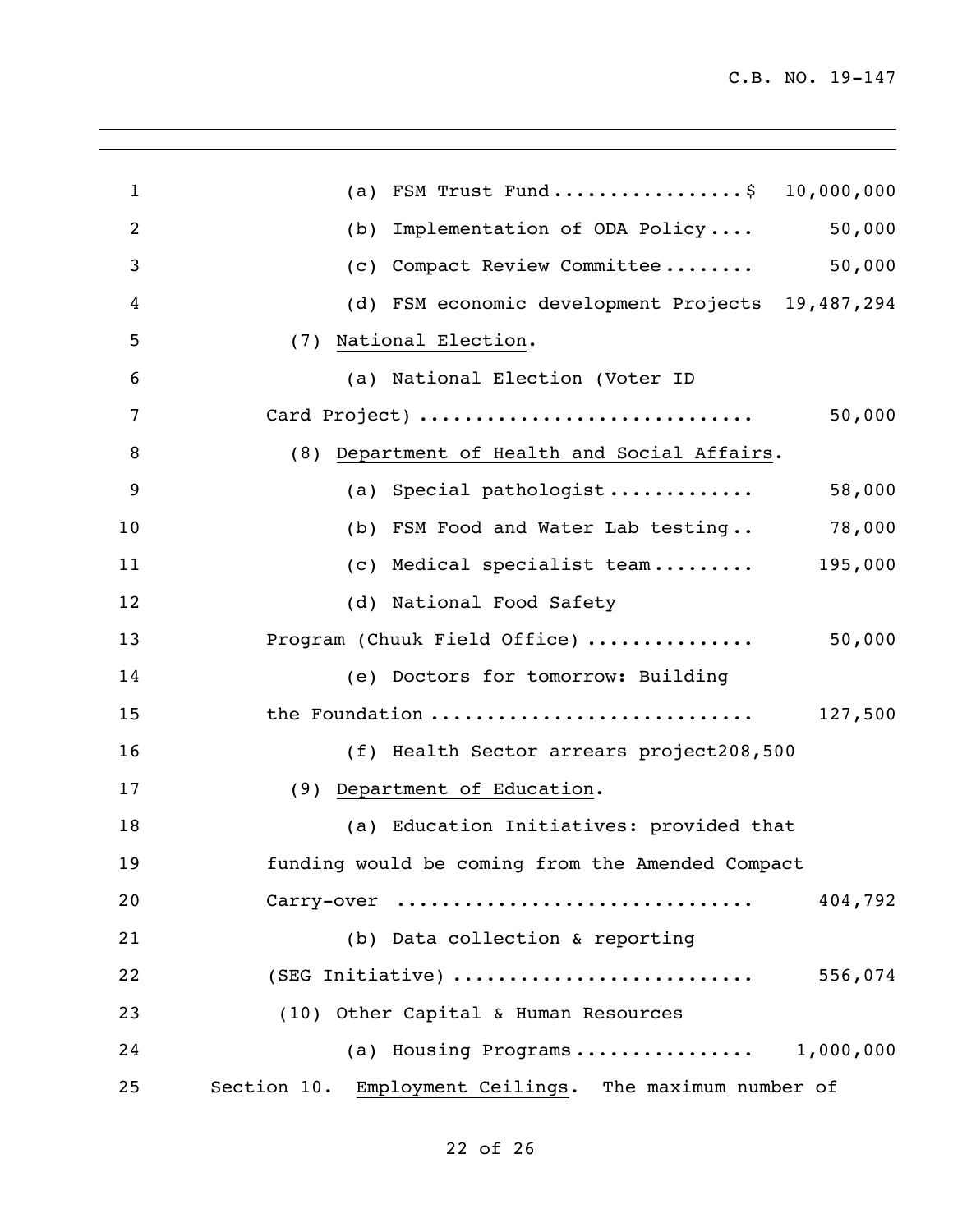|    | 1 positions for each branch and agency of the National Government  |     |  |
|----|--------------------------------------------------------------------|-----|--|
|    | 2 of the Federated States of Micronesia for fiscal year 2017       |     |  |
| 3  | shall be as follows:                                               |     |  |
| 4  | (1) Executive Branch                                               | 545 |  |
| 5  | (2) Legislative Branch                                             | 60  |  |
| 6  | Judiciary Branch<br>(3)                                            | 33  |  |
| 7  | (4) Public Auditor                                                 | 21  |  |
| 8  | (5) Agencies                                                       |     |  |
| 9  | (a) National Oceanic Resource                                      |     |  |
| 10 | Management Authority                                               | 11  |  |
| 11 | (b) FSM Banking Board                                              | 4   |  |
| 12 | (c) FSM Insurance Board                                            | 5   |  |
| 13 | (d) National Postal Services                                       | 40  |  |
| 14 | (6) Special Programs                                               |     |  |
| 15 | (a) National Election Office                                       | 12  |  |
| 16 | Section 11. Reprogramming. Reprogramming of funds into             |     |  |
|    | 17 or from the personnel budget line item shall not be permitted.  |     |  |
|    | 18 The President, Speaker and Chief Justice may reprogram up to    |     |  |
|    | 19 ten percent (10%) to or from the funds appropriated in sections |     |  |
|    | 20 2 (Operating expenses of the Executive Branch), 3 (Operating    |     |  |
|    | 21 expenses of the Legislative Branch), and 4 (Operating expenses  |     |  |
|    | 22 of the National Judicial Branch). Reprogramming of funds        |     |  |
|    | 23 within a department, office or agency shall be effected by the  |     |  |
|    | 24 head of such department, office or agency by specifying in      |     |  |
|    | 25 writing to the Secretary of the Department of Finance and       |     |  |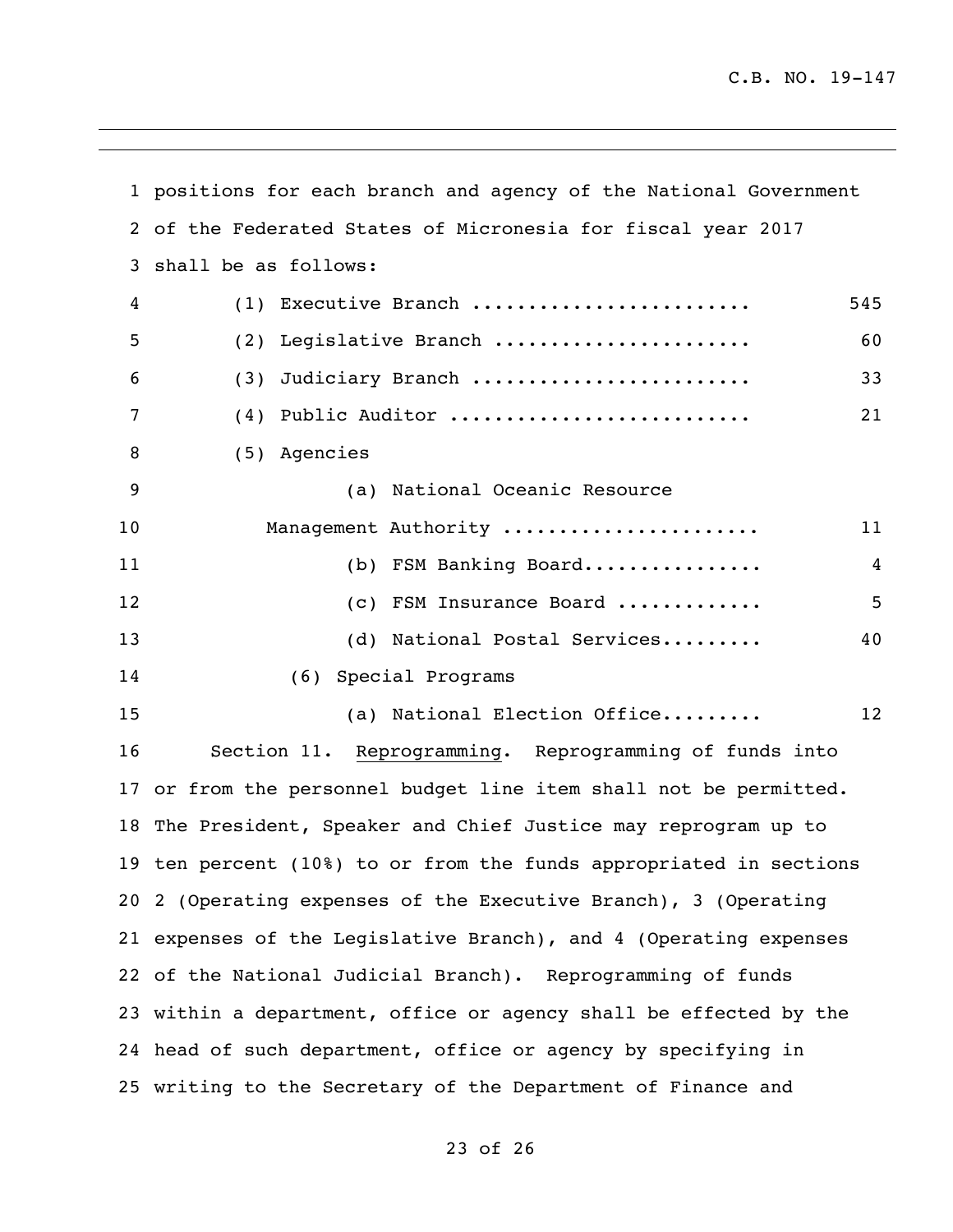Administration of the FSM National Government, the accounts for which funding is either increased or decreased. Reprogramming other than as specified herein is not permitted, and more specifically, reprogramming into or out of any line item contained in section 8 (Grants, Subsidies and Contributions) or section 9 (Investment: Capital and Human Resources) is not permitted. The President shall report to Congress within one month of the last day of each financial quarter all amounts reprogrammed inter or intra a department, office or agency. Section 12. Allotment and management of funds and lapse dates.

### (1) General provisions.

 (a) All funds appropriated by this act shall be allotted, managed, administered and accounted for in accordance with applicable law, including, but not limited to, the Financial Management Act of 1979.

 (b) The allottees shall be responsible for ensuring that these funds, or so much thereof as may be necessary, are used solely for the purposes specified in this act, and that no obligations are incurred in excess of the sums appropriated.

 (2) Allottees. The allottees of the funds appropriated by this act are as follows:

 (a) Section 2 - the allottee of these funds shall be the President of the Federated States of Micronesia; (b) Section 3 - the allottee of these funds shall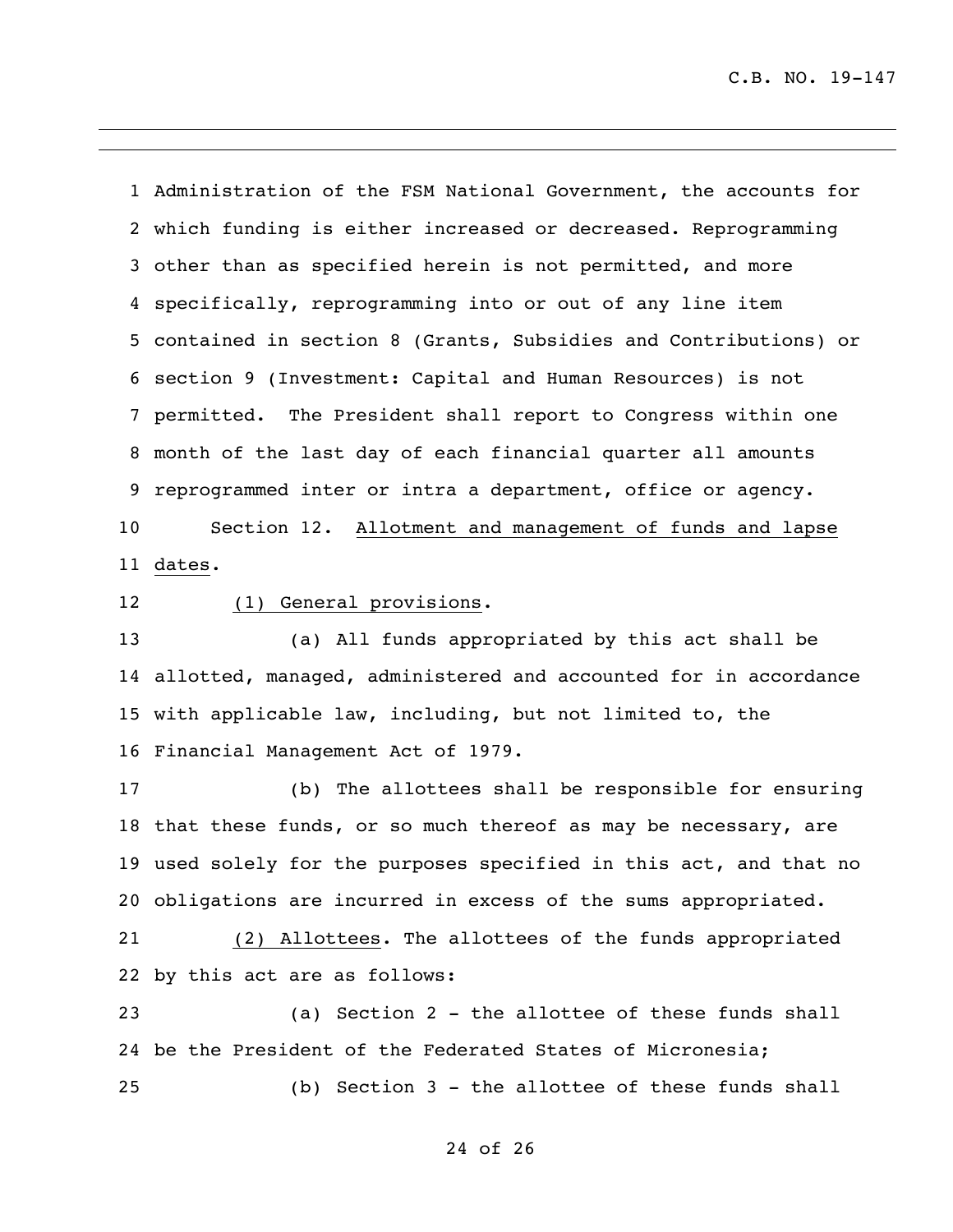be the Speaker of the Congress of the Federated States of Micronesia; (c) Section 4 – the allottee of these funds shall be the Chief Justice of the Supreme Court of the Federated States of Micronesia; (d) Section 5 – the allottee of these funds shall be the Public Auditor of the Federated States of Micronesia; (e) Sections 6 through 9 - the allottee of these funds shall be the President of the Federated States of Micronesia; PROVIDED, HOWEVER, that for the following subsections of sections 8 through 9 of this act: (i) Section 8, subsection (11)(a) through (d) - the allottee of these funds shall be the Chief Justice of the respective State Supreme Court; 15 (ii) Section  $8(11)(j)$  – the allottee shall be the President of the College of Micronesia – FSM; (iii) Section 9(1)(a) through (c) - the allottee of these funds shall be the President of the College of Micronesia-FSM; and (3) Lapse date. The authority of the allottees to obligate funds appropriated by this act shall lapse as of September 30, 2017; PROVIDED, HOWEVER, that the funds appropriated under section 9 of this act shall not lapse.